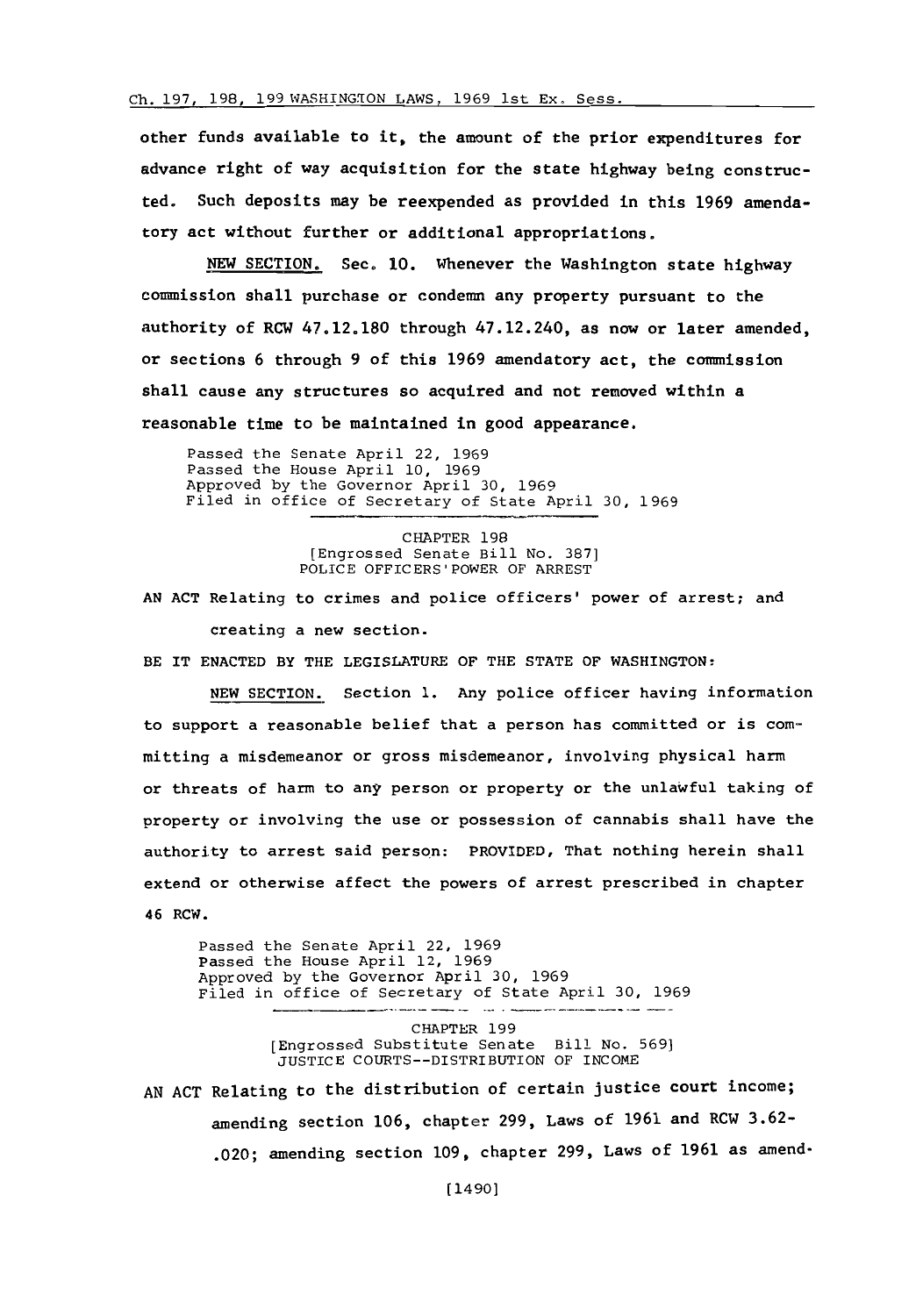199  $Ch.$ 

ed **by** section **1,** chapter **111,** Laws of **1969** and RCW **3.62.050;** amending section **3,** chapter **7,** Laws of **1891** and RCW **3.16.110;** amending section **5,** chapter **7,** Laws of **1891** and RCW **3.16.130;** amending section 181, page 379, Laws of 1863 as amended by section **1901,** Code of **1881** and RCW **3.16.160;** amending section **151,** page **250,** Laws of 1854 as amended **by** section **1848,** Code of **1881** and RCW **3.28.070;** amending section **600,** page **153,** Laws of **1869,** as amended **by** section **660,** Code of **1881,** and RCW 4- .24.180; amending section **1896,** Code of **1881** as last amended **by** section **6,** chapter 200, Laws of **1967** and RCW 10.04.110; amending section **3211,** Code of **1881,** as last amended **by** section **1,** chapter 122, Laws of **1967** and RCW **10.82.070;** amending section **15.32.720,** chapter **11,** Laws of **1961** and RCW **15.32.720;** amending section 47, chapter **63,** Laws of **1969** (uncodified); amending section **2537,** Code of **1881** and RCW **16.28.160;** amending section **28,** chapter 249, Laws of **1961** and RCW **17.21;280;** amending section 14, chapter 4, Laws of **1919** and RCW **18.57.030;** amending section **17,** chapter 121, Laws of **1899** as amended **by** section **9,** chapter **213,** Laws of **1909** and RCW **18.64.260;** amending section 14, chapter **192,** Laws of **1909** as last amended **by** section **3,** chapter 284, Laws of **1961** and RCW **18.71.020;** amending section 21, chapter **70,** Laws of **1965** and RCW **18.83.051;** amending section **15,** chapter **392,** Laws of **1955** and RCW **19.30-** .140; amending section **36.82.210,** chapter 4, Laws of **1963** and RCW **36.82. 210;** amending section 46.44.045, chapter 12, Laws of **1961** as last amended **by** section **50,** chapter **32,** Laws of **1967,** and RCW 46.44.045; amending section **46.68.050,** chapter 12, Laws of **1961** as last amended **by** section **10,** chapter **99,** Laws of **1969** ex. sess. (SB **287)** and RCW **46.68.050;** amending section 4, chapter **39,** Laws of **1963** as amended **by** section **11,** chapter **167,** Laws of **1967** and RCW **46.81.030;** amending section **6,** chapter **39,** Laws of **1963** and RCW **46.81.050;** amending section **47.08.030,** chapter **13,** Laws of **1961** and RCW **47.08.030;** amending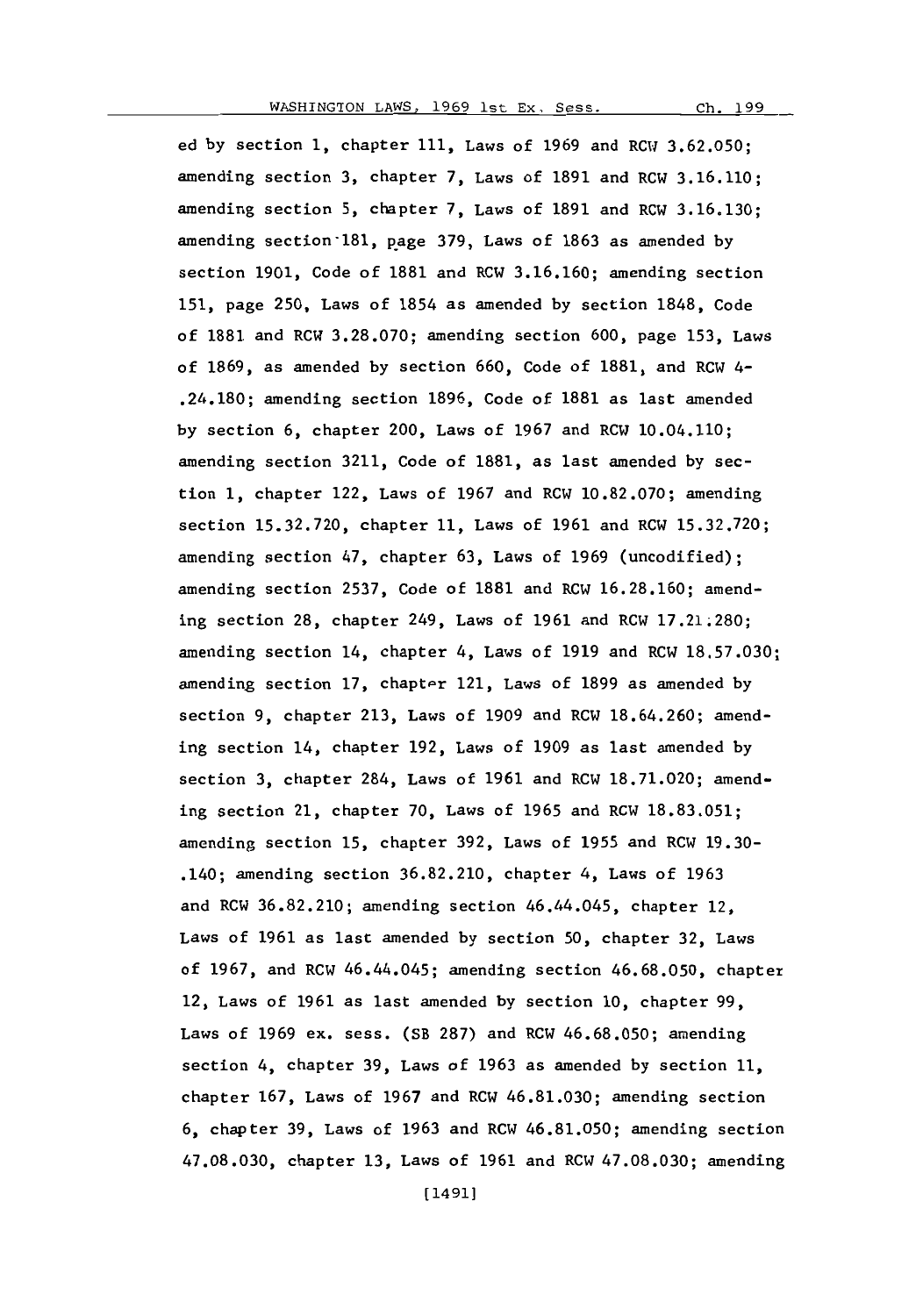section **60,** chapter **35,** Laws of 1945 as last amended **by** section **1,** chapter **170,** Laws of **1959** and RCW **50.16.010;** amending section **70,** chapter **62,** Laws of **1933** ex. sess. as last amended **by** section **5,** chapter 172,-Laws of **1939** and RCW 66.44.010; amending section 12, page 440, Laws of **1873** (section 12, page **28,** Code of **1881,** Bagley's Supp.) and RCW **67.19.120;** amending section 14, page **50,** Laws of **1888** and RCW **70.20.030;** amending section **75.08.230,** chapter 12, Laws of **1955** as last amended **by** section **1,** chapter..., Laws of **1969** ex. sess. (SB **537)** and RCW **75.08.230;** amending section 21, chapter **125,** Laws of **1911,** and RCW **76.04.130;** amending section **77.12.170,** chapter **36,** Laws of **1955** and RCW **77.12.170;** amending section **5,** page 122, Laws of **1890** and RCW **78.12.050;** amending section 80.04.400, chapter 14, Laws of **1961** and RCW 80.04.400; amending section 80.24.040, chapter 14, Laws of **1961** and RCW 80.24.040; amending section 80.24.050, chapter 14, Laws of **1961** and RCW 80.24.050; amending section 81.04.400, chapter 14, Laws of **1961** and RCW 81.04.400; amending section **81.92.150,** chapter 14, Laws of **1961** and RCW **81.92.150;** amending section **82.36.420,** chapter **15,** Laws of **1961** and RCW **82.36.420;** amending section **10,** chapter **18,** Laws of **1935** as amended **by** section **7,** chapter **15,** Laws of **1967** and RCW **88.16.150;** amending section **10,** page **368,** Laws of **1909** and RCW **28.27.102;** amending section **11,** page **368,** Laws of **1909** and RCW **28.27.104;** amending section **5,** chapter **77,** Laws of **1903** and RCW **28.27.190;** amending section 2, chapter **106,** Laws of **1909** and RCW **28.58.281;** amending section **11,** page **360,** Laws of **1909** and RCW **28.87.010;** amending section **6,** page **359,** Laws of **1909** and RCW **28.87.030;** amending section 12, page **361,** Laws of **1909,** and RCW **28.87.060;** amending section **1,** page **357,** Laws of **1909** and RCW **28.87.070;** amending section **3,** page **357,** Laws of **1909** and RCW **28.87.080;** amending section **7,** page **359,** Laws of **1909** and RCW **28.87.130;** amending section **9,** page **360,** Laws of **1909** and RCW **28.87.140;** amending section **28A.27.102,** chapter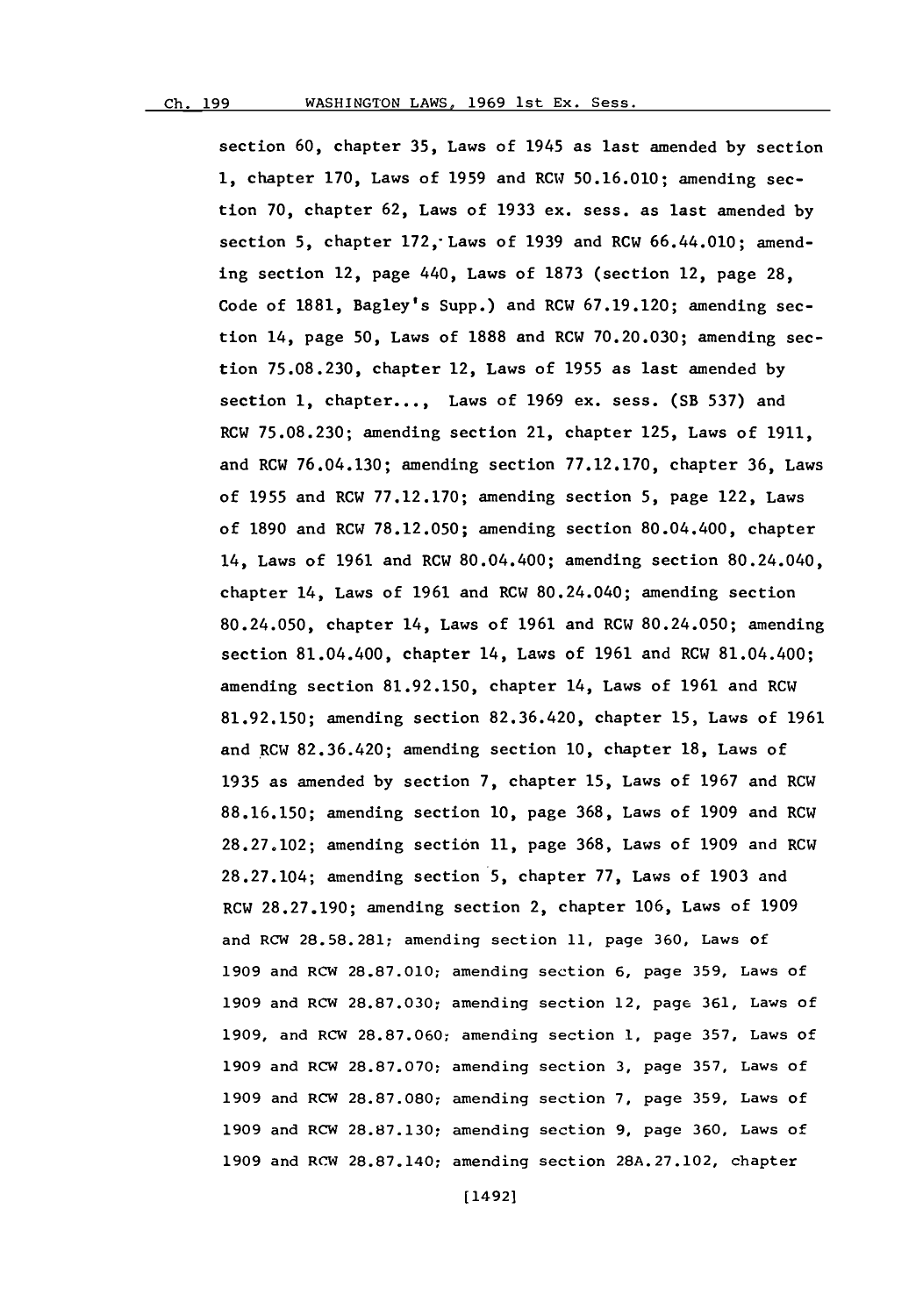**,..,.** Laws of **1969** (HB **58)** and RCW **28A. 27.102,** amending *sec*tion **28A.27.104,** chapter **... ,** Laws of **1969** (fiB **58)** and RCW 28A.27.104; amending section **28A.87.010,** chapter **... ,** Laws of **1969** (fiB **58)** and RCW **28A.87.010;** amending section **28A.87.030,** chapter **....** Laws **of 1969** (fiB **58),** and RCW **28A.87.030;** amending section **28A.67.060,** chapter **....** Laws of **1969** (HB **58)** and RCW **28A.87.060;** amending section **28A.87.070,** chapter **....** Laws of **1969** (HB **58)** and RCW **28A.87.070;** amending section **28A.87- .080,** chapter **....** Laws of **1969** (HB **58)** and RCW **28A.87.080;** amending section **28A.87.130,** chapter **... ,** Laws of **1969** (HB **58)** and RCW **28A.87.130;** amending section **28A.87.140,** chapter **..** Laws of **1969** (fiB **58)** and RCW **28A.87.140;** providing sections to effect the correlative and pari materia construction of this act with the provisions of Title **28** RCW, or of Titles **28A** and 28B RCW if such titles shall be enacted; repealing section **107,** chapter **299,** Laws of **1961** and RCW **3.62.030;** and declaring an emergency.

BE IT **ENACTED** BY THE **LEGISLATURE** OF THE **STATE** OF WASHINGTON:

Part I. Sections not related to Titles 28 or 28A or 28B RCW. **NEW** SECTION. Section **1.** The state auditor shall establish distribution percentages for use **by** the county treasurer and state treasurer in remitting justice court income, except for **(1)** fines, forfeitures, and penalties assessed and collected because of the violation of city and/or county ordinances and (2) fees and costs assessed and collected because of a civil action. **A** separate percentage shall be established for each city within the county, and for each county, and for the amount that each county shall remit to the state treasurer. These percentages shall be established **by** reviewing the financial records of each county for the six years prior to January **1, 1969,** and determining the average percentage of the net income, from that county's justice courts, that each city, and the county, and the state has received for that period of time. The percentages determined **by** this procedure shall then be provided to each county trea-

Ch. 199

[14931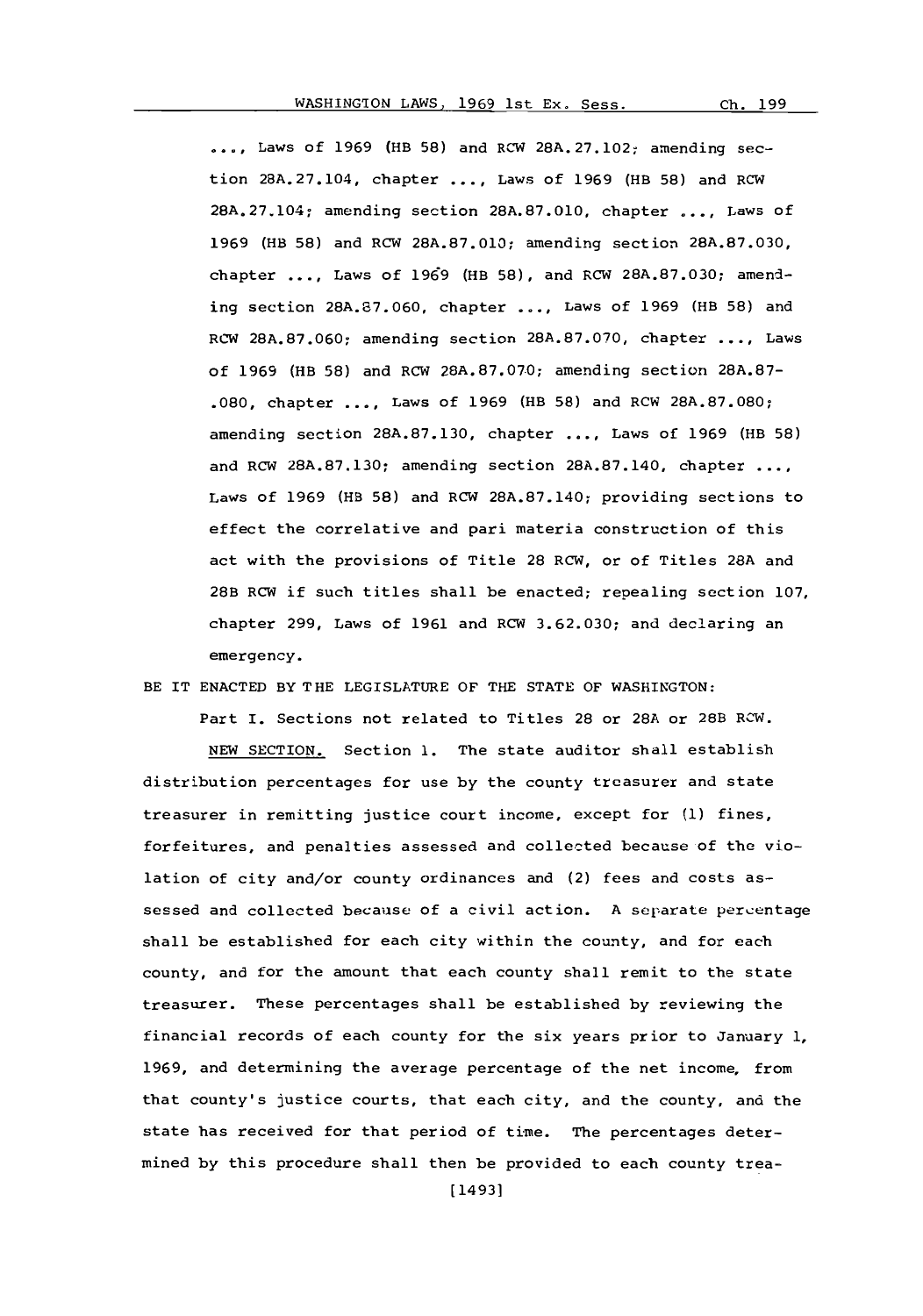# Ch. 199 WASHINGTON LAWS, 1969 1st Ex. Sess.

surer for his use in distributing justice court income. Percentages shall be established for each state fund, now receiving justice court income, **by** determining the average percentage of justice court income that each fund has received from the total income remitted to the state **by** the counties for this period of time, except that any state fund receiving less than five hundred dollars each year for the two years **1967** and **1968** shall not have a percentage established for it and the amounts of income in such situation shall be added to the amounts remitted to the state general fund for the purpose of calculating average distribution percentages.

The state auditor, with the assistance of the administrator for the courts, shall review the distribution percentages annually. This review shall be based upon the annual percentages of types of violations, in relationship to the total cases processed, to determine if the original percentages established **by** this section are still proportionately accurate within a margin of plus or minus five percent. In the event the annual review indicates that the existing percentages are not proportionately accurate, the state auditor shall revise the distribution percentages to the percentages indicated in tle annual review and notify the county and state treasurer within fifteen days in advance of any quarterly distribution of the revised percentages and the statistics supporting the revision.

Sec. 2. Section **106,** chapter **299,** Laws of **1961** and RCW **3.62-** .020 are each amended to read as follows:

**All** fees, fines, forfeitures and penalties assessed and collected **by** justice courts, except fines, forfeitures and penalties assessed and collected because of the violation of city ordinances, shall be remitted **by** the justice court to the county treasurer at least monthly, together with a financial statement as required **by** the division of municipal corporations, noting the information necessary for crediting of such funds as required **by** law. The county treasurer shall place these moneys into the justice court suspense fund.

Sec. **3.** Section **109,** chapter **299,** Laws of **1961** as last amended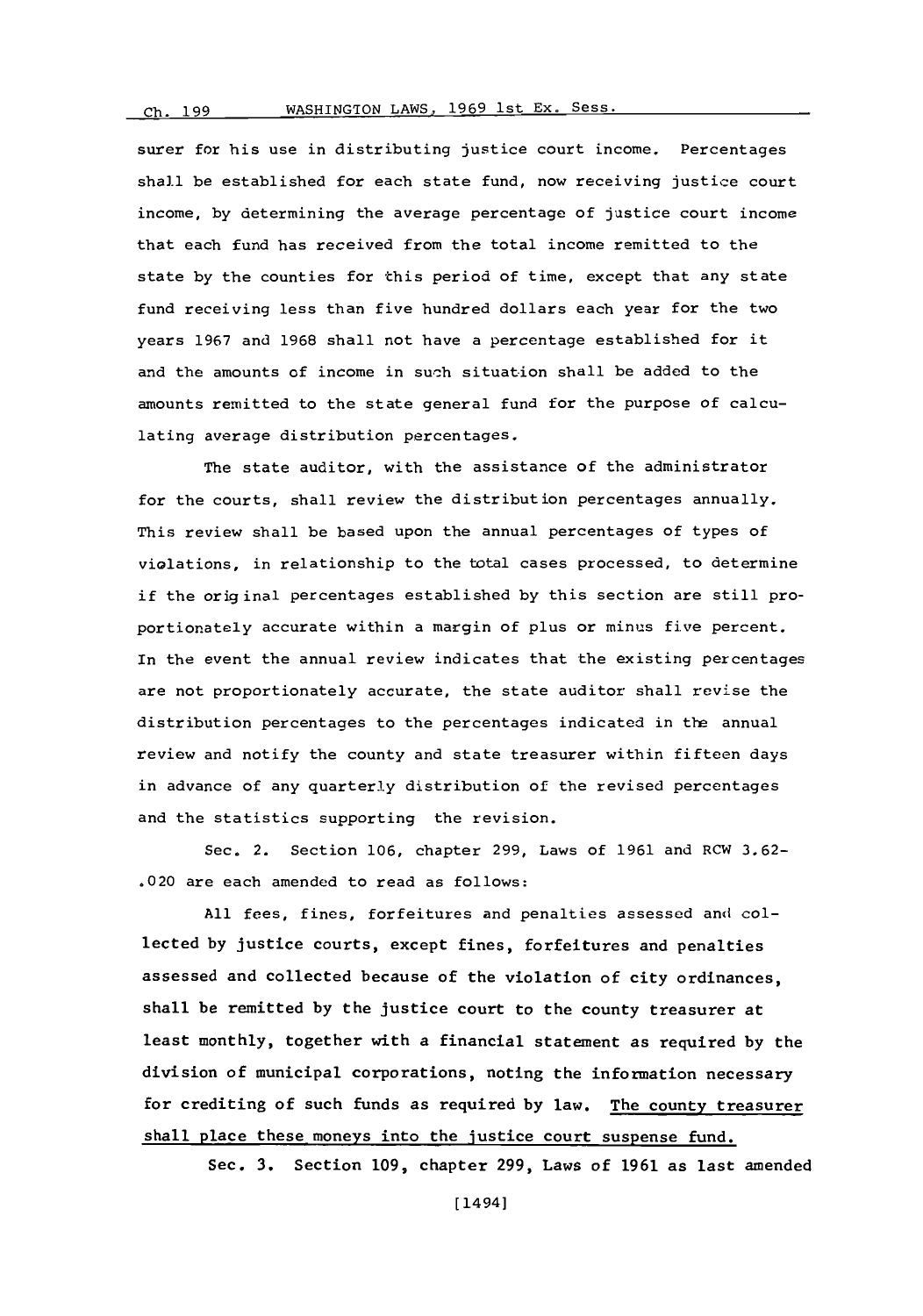**by** section **1,** chapter **111,** Laws of **1969** and RCW **3.62.050** are each amended to read as follows:

Quarterly, the county treasurer shall determine the ((differenee-between-the-amount-deposited-to-the-eurrent-expense-or-salary fund-by-all-of-the-justice-courts-of-the-county-and-the)) total expenditures of ((sueh)) the justice courts, including the cost of providing courtroom and office space and including the cost of probation and parole services and any personnel employment therefor. The treasurer shall then ((eharge-each-governmental-unit-fund-entitled-to share-in-the-receipts-of-the-courts-its-proportionate-share-of-such unreimbursed-difference-of-expenditures-incurred-during-the-quarter and-make-the-appropriate-treasurer<sup>1</sup>s-remittanee)) transfer an amount, equal to the total expenditures, from the justice court suspense fund to the current expense ((er-salary)) fund. ((The-propertionate-share eharged-against-each-fund-shall-be-determined-by-the-relationship between-the-unreimbursed-expenditures-and-the-total-eredits-of-theeourts-to-each-fund-as-required-by-RGW-3-62-020---Balances-remaining in-governmental-funds-shall-then-be-remitted-as-provided-by-law.)) The treasurer shall then, using the percentages established as in section **1** of this **1969** amendatory act provided remit the appropriate amounts of the remaining balance in the justice court suspense fund to the state general fund and to the appropriate city treasurer(s). The final remaining balance of the justice court suspense fund shall then be remitted as specified **by** the county commissioners.

**NEW** SECTION. Sec. 4. Quarterly, the state treasurer, using section 1 of this **1969** amendatory act, shall calculate the appropriate amounts to be transferred to each appropriate state fund.

Sec. **5.** Section **3,** chapter **7,** Laws of **1891** and RCW **3.16.110** are each amended to read as follows:

The justices of the peace and constables shall charge and collect for the use of their respective counties, and pay into the county treasury on the first Monday in each month, and on going out of office, all the fees now or hereafter allowed **by** law paid or charge-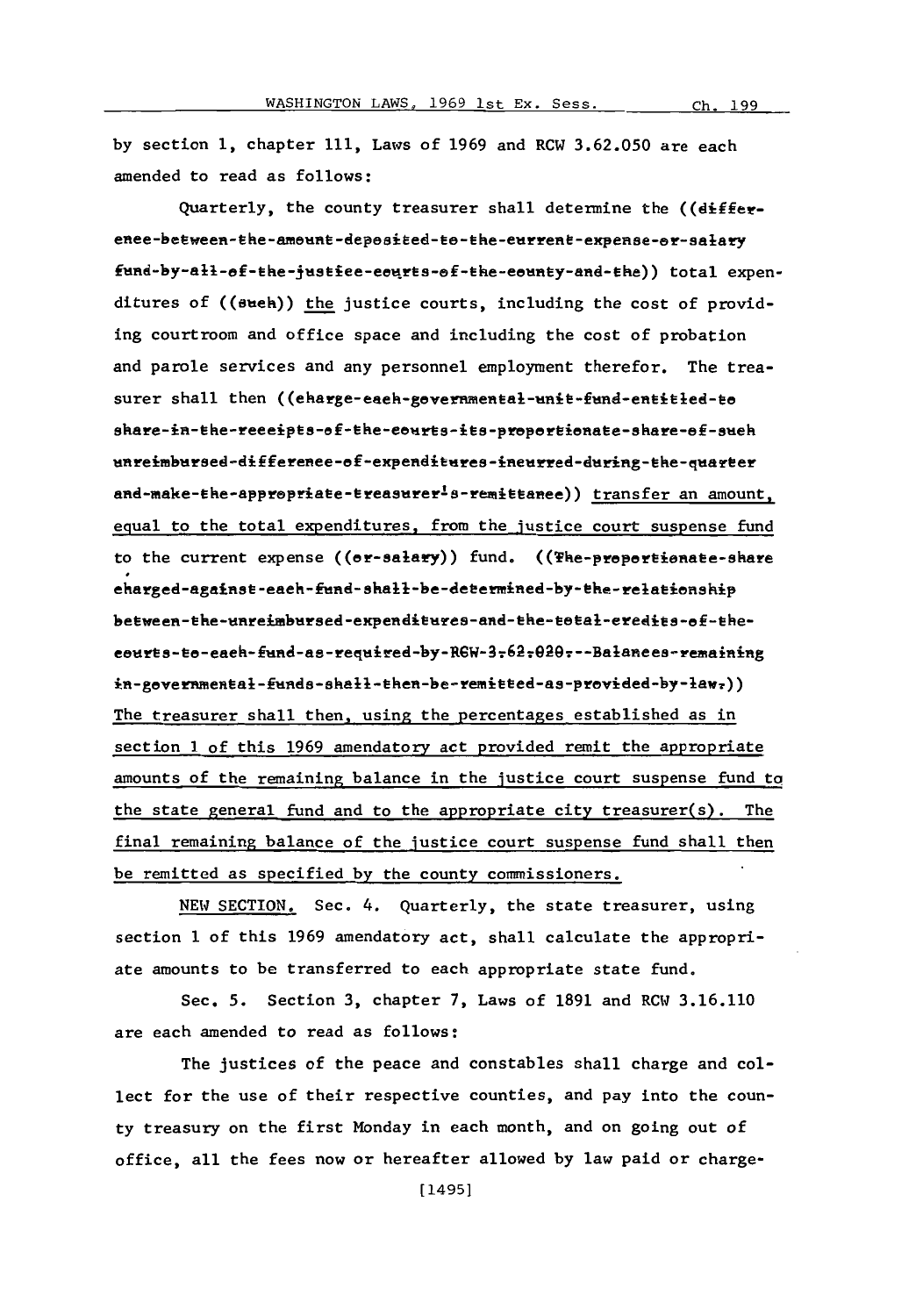able in all cases, except such fees as are a charge against the county or state, and also on the first Monday in each month, and on going out of office, the said justices of the peace shall pay into the county treasury all moneys they shall have received on account of fines collected for viotations of any state law: PROVIDED. That all fees, fines, forfeitures and penalties collected or assessed **by** a justice court because of the violation of a state law shall be remitted as provided in chapter **3.62** RCW as now exists or is later amended.

Sec. **6.** Section **5,** chapter **7,** Laws of **1891** and RCW **3.16.130** are each amended to read as follows:

**All** fees and compensation collected from any source, and all fines collected for violations of any state law, shall be paid to the county treasurer on the first Monday of the following month, and the said justices and constable at the same time shall deliver to such treasurer a statement and copy of the fee book for the month last past, showing **by** items the sources from which such fees and fines were derived, and shall append thereto an affidavit that they have received no other money for fees or fines, not before paid over to such treasurer: PROVIDED, That all fees, fines, forfeitures and penalties collected or assessed **by** a justice court because of the violation of a state law shall be remitted as provided in chapter **3.62** RCW as now exists or is later amended. The treasurer shall file and preserve in his office said statements and affidavits, and shall issue to said justices and constables one original and one duplicate receipt therefor, and the said justices and constables shall preserve one in their offices and file the duplicate with the county auditor, whereupon the auditor shall charge the treasurer with the amount shown **by** the receipt.

Sec. **7.** Section **181,** page **379,** Laws of **1863,** as amended **by** section **1901,** Code of **1881** and RCW **3.16.160** are each amended to read as follows:

It shall be the duty of every justice, on the first Mondays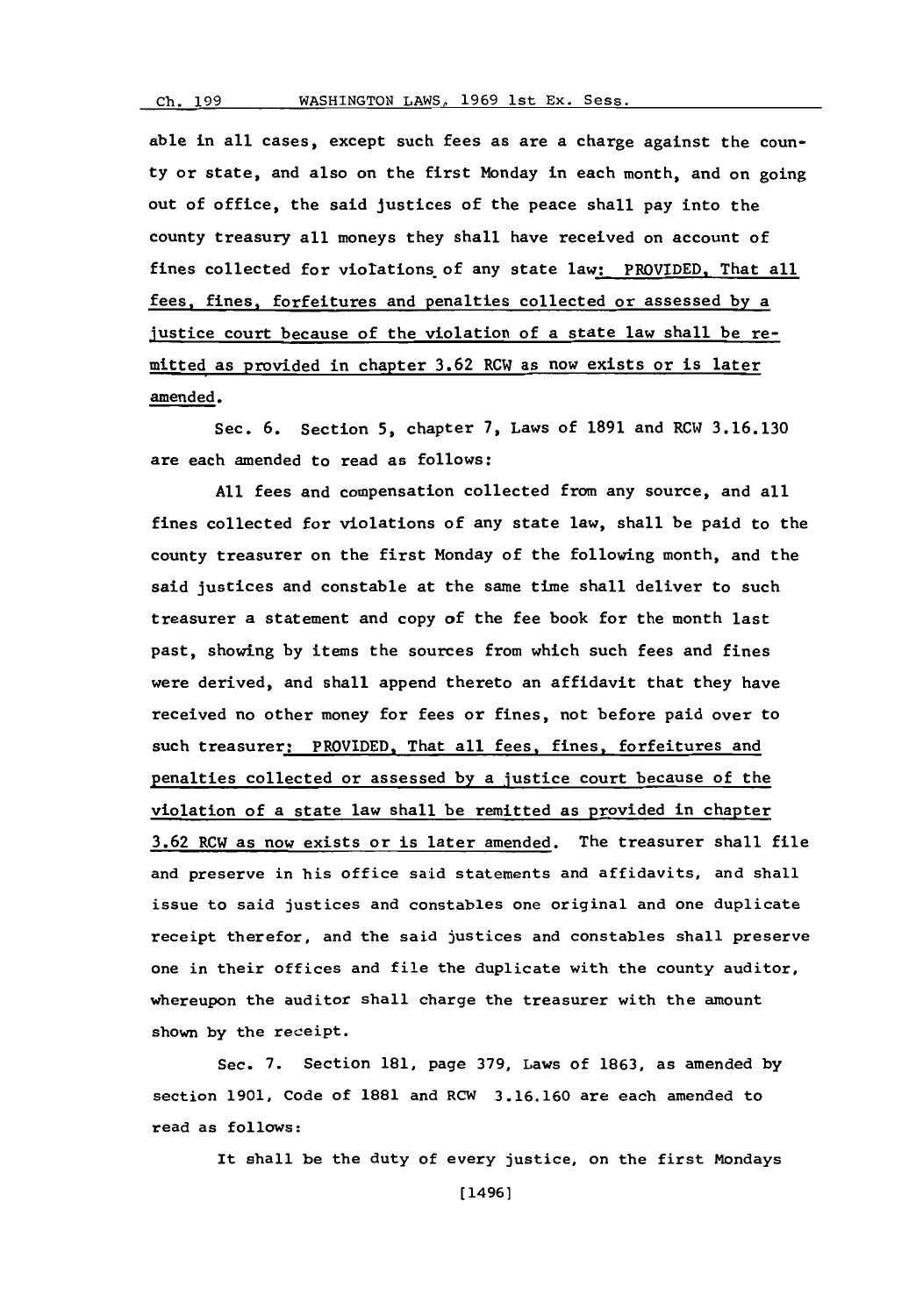in January and July in every year, and on going out of office, to pay over to the treasurer of his county all money he may have received on account of fines, and all fees which may have remained unclaimed in his hands for twelve months; and he shall, at the same time, deliver to such treasurer a statement in writing, showing **by** items the sources from which such money was derived, and shall append thereto an affidavit that he has received no other money for fines, not before paid over to such treasurer, and has no other fees unclaimed for twelve months, in his hands; and the treasurer's receipt therefor he shall file with the auditor, who shall give him a quietus: PROVIDED, That all fees, fines, forfeitures and penalties collected or assessed **by** a'justice court because of the violation of a state law shall be remitted as provided in chapter **3.62** RCW as now exists or is later amended.

Sec. **8.** Section **151,** page **250,** Laws of 1854 as amended **by** section **1848,** Code of **1881** and RCW **3. 28.070** are each amended to read as follows:

If any person convicted of a contempt be adjudged to be imprisoned, a warrant of commitment shall be issued **by** the justice. If he be adjudged to pay a fine, a process may be issued to collect the same; and when so collected, it shall forthwith be paid **by** the justice into the county treasury: PROVIDED, That all fees, fines, forfeitures and penalties collected or assessed by a justice court because of the violation of a state law shall be remitted as provided in chapter **3.62** RCW as now exists or is later amended.

Sec. **9.** Section **600,** page **153,** Laws of **1869** as amended **by** section **660,** code of **1881,** and RCW 4.24.180 are each amended to read as follows:

Fines and forfeitures not specially granted or otherwise appropriated **by** law, when recovered, shall be paid into the school fund of the proper county: PROVIDED, That all fees, fines, for feitures and penalties collested or assessed by a justice court berause of the violation of a state law shall be remitted as provided in chapter

[14971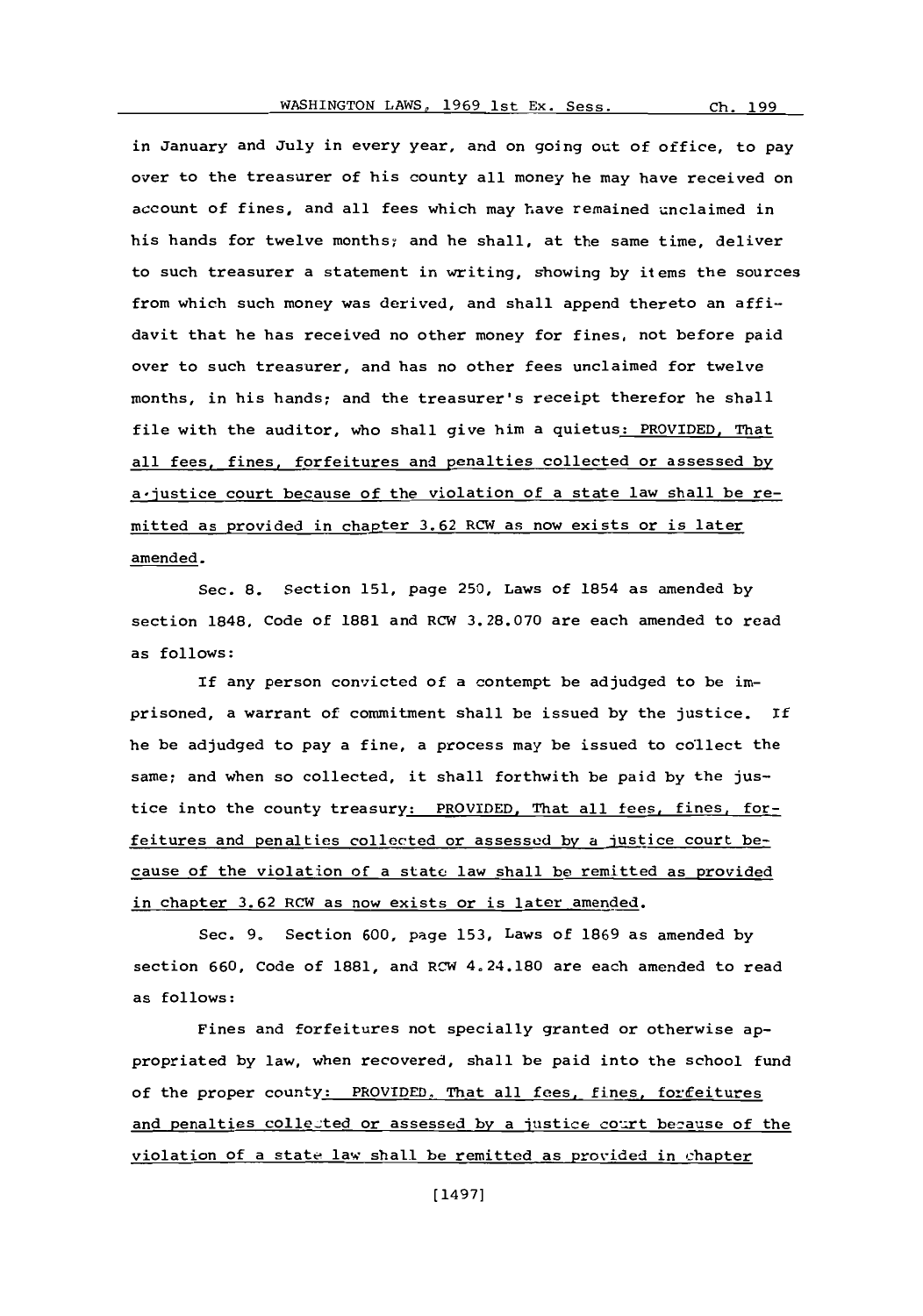**3. 62** RCW as now exists or is later amendnd. *Whenever,* **by** the provisions of law, any property real or personal shall be forfeited to the state, or to any officer for its use, the action for the recovery of such property may be commenced in any county where the defendant may be found or where such property may be.

Sec. 10. Section **1896,** Code of **1881** as last amended **by** section **6,** chapter 200, Laws of **1967** and RCW 10.04.110 are each amended to read as follows:

In all cases of conviction, unless otherwise provided in this chapter, the justice shall enter judgment for the fine and costs against the defendant, and may commit him to jail until the amount of stch fine and costs owing are paid, or the payment thereof be secured as provided **by** RCW 10,04.120. The amount of such fine and costs owing shall be computed as provided for superior court cases in RCW **10.82.030** and 10.82.040. Further proceedings therein shall be had as in like cases in the superior court: PROVIDED, That all fees, fines, forfeitures and penalties collected or assessed **by** a justice court because of the violation of a state law shall be remitted as provided in-chapter **3.62** RCW as now exists or is later amended.

Sec. **11.** Section **3211,** Code of **1881,** as last amended **by** section **1,** chapter 122, Laws of **1967** and RCW **10,82.070** are each amended to read as follows:

Except as otherwise provided **by** law, all sums of money derived from fines imposed for violation of orders of injunction, mandamus and other like writs, or for contempt of court, and the net proceeds of all fines collected within the several counties of the state for breach of the penal laws, and all funds arising from the sale of lost goods and estrays, and from penalties and forfeitures, shall be paid in cash **by** the person collecting the same, within twenty days after the collection, to the county treasurer of the county in which the same have accrued, and shall be **by** him transmitted to the state treasurer, for deposit in the general fund: PROVIDED, That all fees, fines, forfeitures and penalties collected or assessed **by** a justice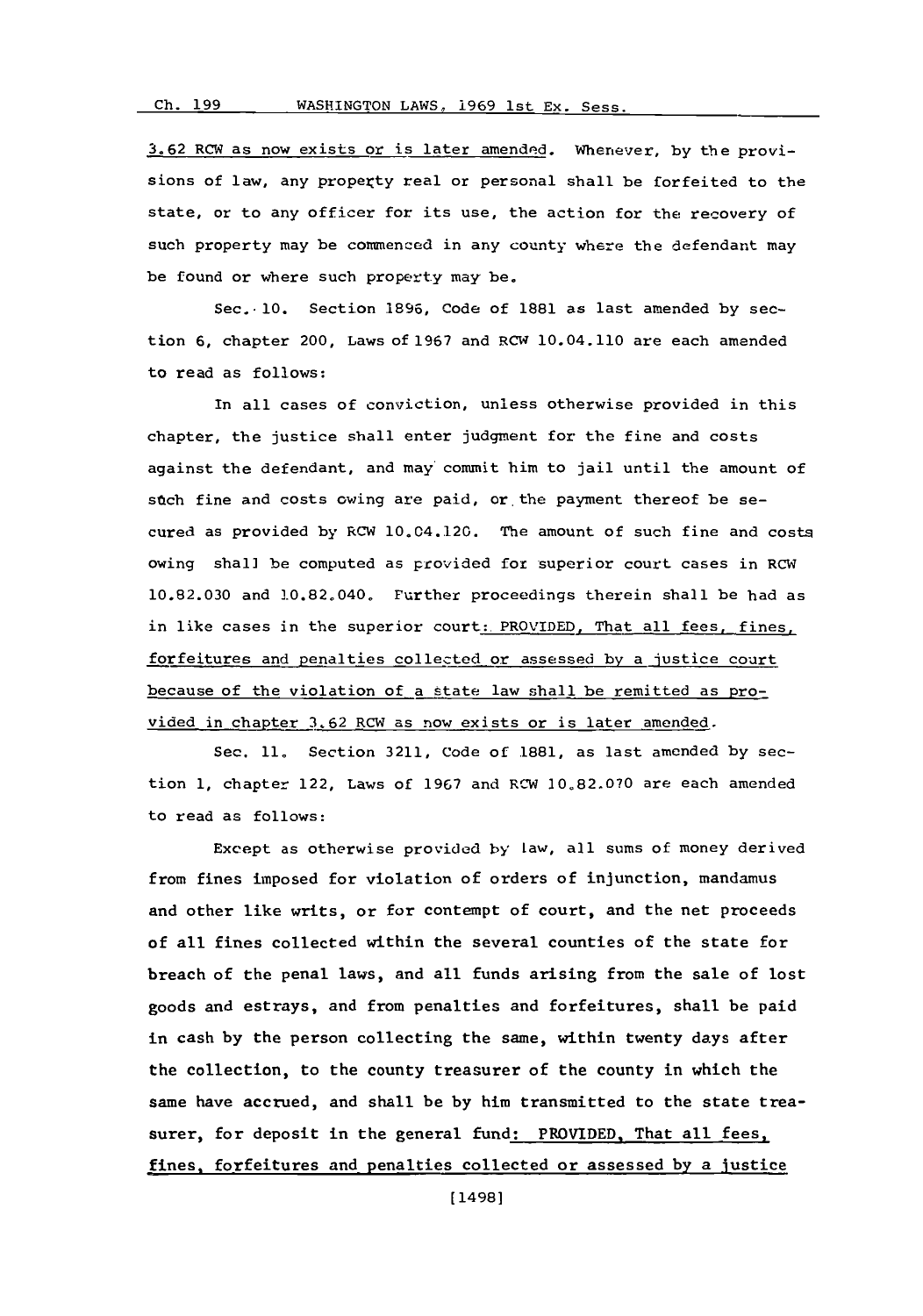court because of the violation of a state law shall be remitted as provided in chapter **3.62** RCW as now exists or is later amended. ((He shall-indieate-in-sueh-entry-the-souree-from-which-sueh-money-was  $devived<sub>z</sub>)$ )

Sec. 12. Section **15.32.720,** chapter **11,** Laws of **1961** and RCW **15.32.720** are each amended to read as follows:

One-half of all fines collected from prosecutions under this chapter shall be paid to the state and the remainder to the county in which the conviction is had: PROVIDED, That all fees, fines, forfeitures and penalties collected or assessed **by** a justice court because of the violation of a state law shall be remitted as provided in chapter **3.62** RCW as now exists or is later amended.

Sec. **13.** Section 47, chapter **63,** Laws of **1969** (uncodified) is hereby amended to read as follows:

**All** fees collected under the provisions of this **1969** act shall be paid to the state treasurer to be deposited in the seed fund account in the state general fund as provided for in RCW **43.79.330,** as is now or hereafter amended, to be used only in the enforcement of this **1969** act. **All** moneys collected under the provisions of RC14 15.48.010 through **15.48.260** remaining in such account on the effective date of this **1969** act, shall likewise be used only in the enforcement of this **1969** act: PROVIDED. That all fees, fines, forfeitures and penalties collected or assessed **by** a Justice court because of the violation of a state law shall be remitted as provided in chapter **3.62** RCW as now exists or is later amended.

Sec. 14. Section **2537,** Code of **1881** and RCW **16.28.160** are each amended to read as follows:

It shall be the duty of any and all persons searching or hunting for stray horses, mules or cattle, to drive the band or herd in which they may find their stray horses, mules or cattle, into the nearest corral before separating their said stray animals from the balance of the herd or band; that in order to separate their said stray animals from the herd or band, the person or persons owning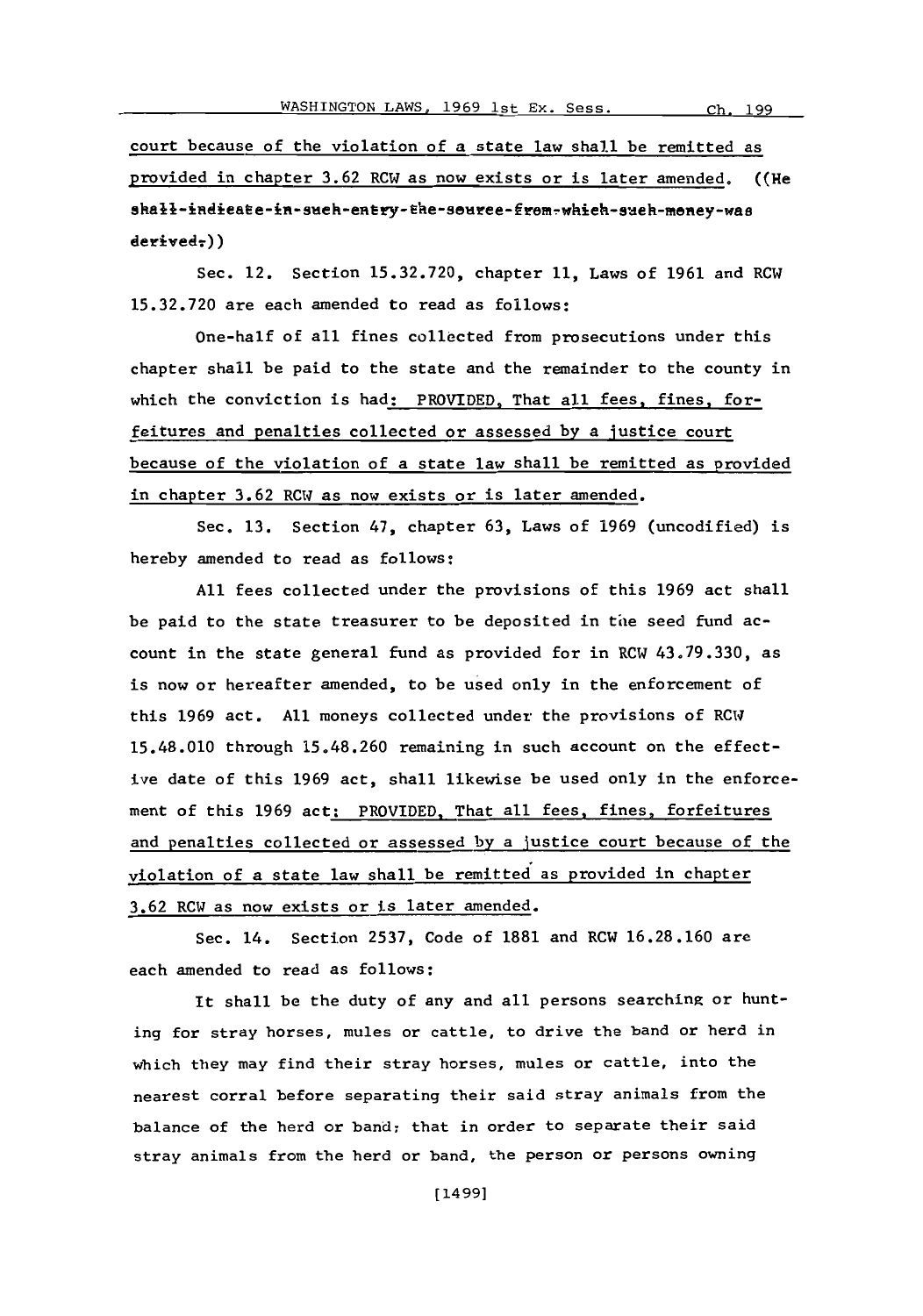WASHINGTON LAWS, 1969 1st Ex. Sess.

said stray shall drive them out of and away from the corral in which they may be driven before setting the herd at large. Any person violating this section shall be deemed guilty of a misdemeanor, and on conviction thereof, before a justice of the peace, shall be fined in any sum not exceeding one hundred dollars, and half the costs of prosecution; said fine so recovered to be paid into the school fund of the county in which the offense was committed; and in addition thereto shall be imprisoned until the fine and costs are paid: PRO-**VIDED.** That all fees, fines, forfeitures and penalties collected or assessed **by** a justice court because of the violation of a state law shall be remitted as provided in chapter **3.62** ROW as now exists or is later amended.

Sec. **15.** Section 28, chapter 249, Laws of **1961** and ROW **17.21-** .280 are each amended to read as follows:

**All** moneys collected under the provisions of this chapter shall be paid to the director for use exclusively in the enforcement of. this chapter. **All** moneys held **by** the director for the enforcement of chapter **17.20** shall be retained **by** him for the enforcement of this chapter: PROVIDED, That all fees, fines, forfeitures and penalties collected or assessed **by** a justice court because of the violation of a state law shall be remitted as provided in chapter **3.62** ROW as now exists or is later amended.

Sec. **16.** Section 14, chapter 4, Laws of **1919** and ROW **18.57- .030** are each amended to read as follows:

Any person who shall practice or attempt to practice, or hold himself out as practicing osteopathy or osteopathy and surgery in this state, without having, at the time of so doing, a valid, unreyoked certificate as provided in this chapter, shall be guilty **of** a misdemeanor. In each such conviction the fine shall be paid, when collected, to the state treasurer, and shall constitute a special fund to be used **by** the director, for the prosecution of illegal practitioners as defined in this chapter, and the said director is authorized to prosecute all persons guilty of a violation of the provi-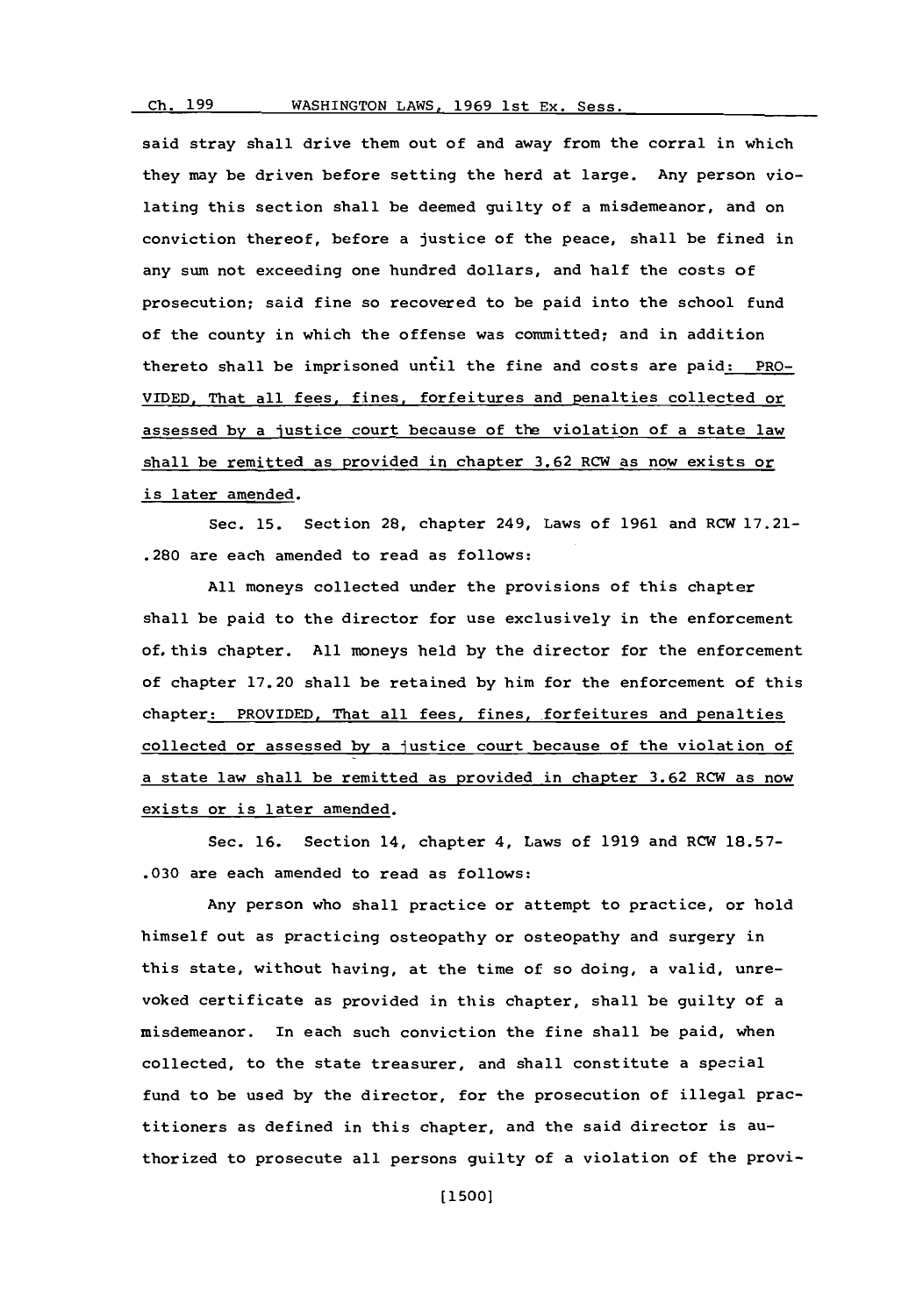sions of this chapter: PROVIDED. That all fees, fines, forfeitures and penalties collected or assessed **by** a justice court because of the violation of a state law shall be remitted as provided in chapter **3- .62** RCW as now exists or is later amended.

Sec. **17.** Section **17,** chapter 121, Laws of **1899** as amended **by** section **9,** chapter **213,** Laws of **1909** and RCW **18.64.260** are each amended to read as follows:

**All** suits for the recovery of the several penalties prescribed in this chapter shall be prosecuted in the name of the state of Washington in any court having jurisdiction,and it shall be the duty of the prosecuting attorney of the county wherein such offense is committed to prosecute all persons violating the provisions of this chapter upon the filing of proper complaint. **All** penalties collected under the provisions of this chapter shall inure to the school fund of the county in which suit was prosecuted and judgment obtained: PROVIDED, That all fees, fines, forfeitures and penalties collected or' assessed **by** a justice court because of the violation of a state law shall be remitted as provided in chapter **3.62** RCW as now exists or is later amended.

Sec. **18.** Section 14, chapter **192,** Laws of **1909** as last amended **by** section **3,** chapter 284, Laws of **1961** and RCW **18.71.020** are each amended to read as follows:

Any person who shall practice or attempt to practice, or hold himself out as practicing medicine and surgery in this state, without having, at the time of so doing, a valid, unrevoked certificate as provided in this chapter, shall be guilty of a misdemeanor. In each such conviction the fine shall be paid, when collected, to the state treasurer: PROVIDED, That all fees, fines, forfeitures and penalties collected or assessed **by** a justice court because of the violation of a state law shall be remitted as provided in chapter **3.62** RCW as now exists or is later amended. The director of licenses is authorized to prosecute all persons guilty of a violation of the provisions of this chapter.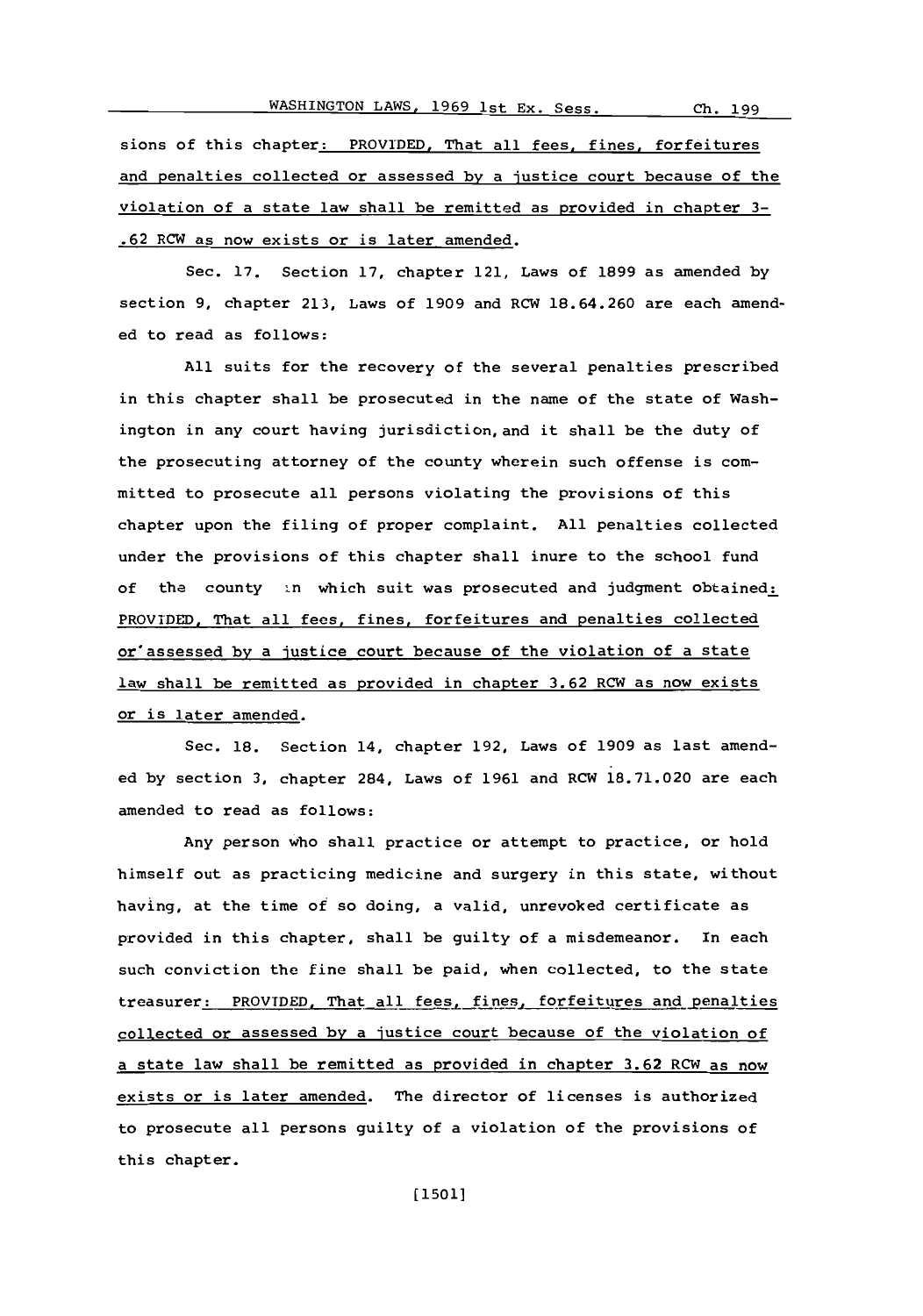WASHINGTON LAWS, 1969 1st Ex. Sess.

Ch. 199

Sec. **19.** Section 21, chapter **70,** Laws of. 1965 and RCW **18.83- .051** are each amended to read as follows:

There is hereby created the 'state board of psychological examiners' account" within the state general fund. All moneys received under chapter **18.83** RCW **by** the state treasurer shall be deposited in the "state board of psychological examiners' account" within the state general fund: PROVIDED, That all fees, fines, forfeitures and penalties collected or assessea **by** a justice court because of the violation of a state law shall be remitted as provided in chapter **3.62** RCW as now exists or is later amended.

Each member of the board shall receive the sum of twenty-five dollars per diem when actually attending to the work of the board or any of its committees and for the time spent in necessary travel; and in addition thereto shall **be** reimbursed for actual traveling, incidental, and clerical expenses necessarily incurred in carrying out the duties of the board. Any such expenses shall be paid from the "state board of psychological examiners' account" within the general fund, to the extent that the moneys are available therein.

Sec. 20. Section **15,** chapter 392,.Laws of **1955** and RCW **19.30-** .140 are each amended to read as follows:

**A** permanent revolving fund, in which shall be deposited all moneys collected for licenses and all fines collected for violations of the provisions of this chapter, shall be established. Expenses incurred under this chapter, not to exceed receipts, shall be paid from this fund: PROVIDED, That all fees, fines, forfeitures and penalties collected or assessed **by** a justice court because of the violation of a state law shall be remitted as provided in chapter **3.62** RCW as now exists or is later amended.

Sec. 21. Section **36.82.210,** chapter 4, Laws of **1963** and RCW **36.82.210** are each amended to read as follows:

**All** fines and forfeitures collected for violation of any of the provisions of chapters **36,75,** and **36.77** to **36.87,** inclusive, when the violation thereof occurred outside of any incorporated city or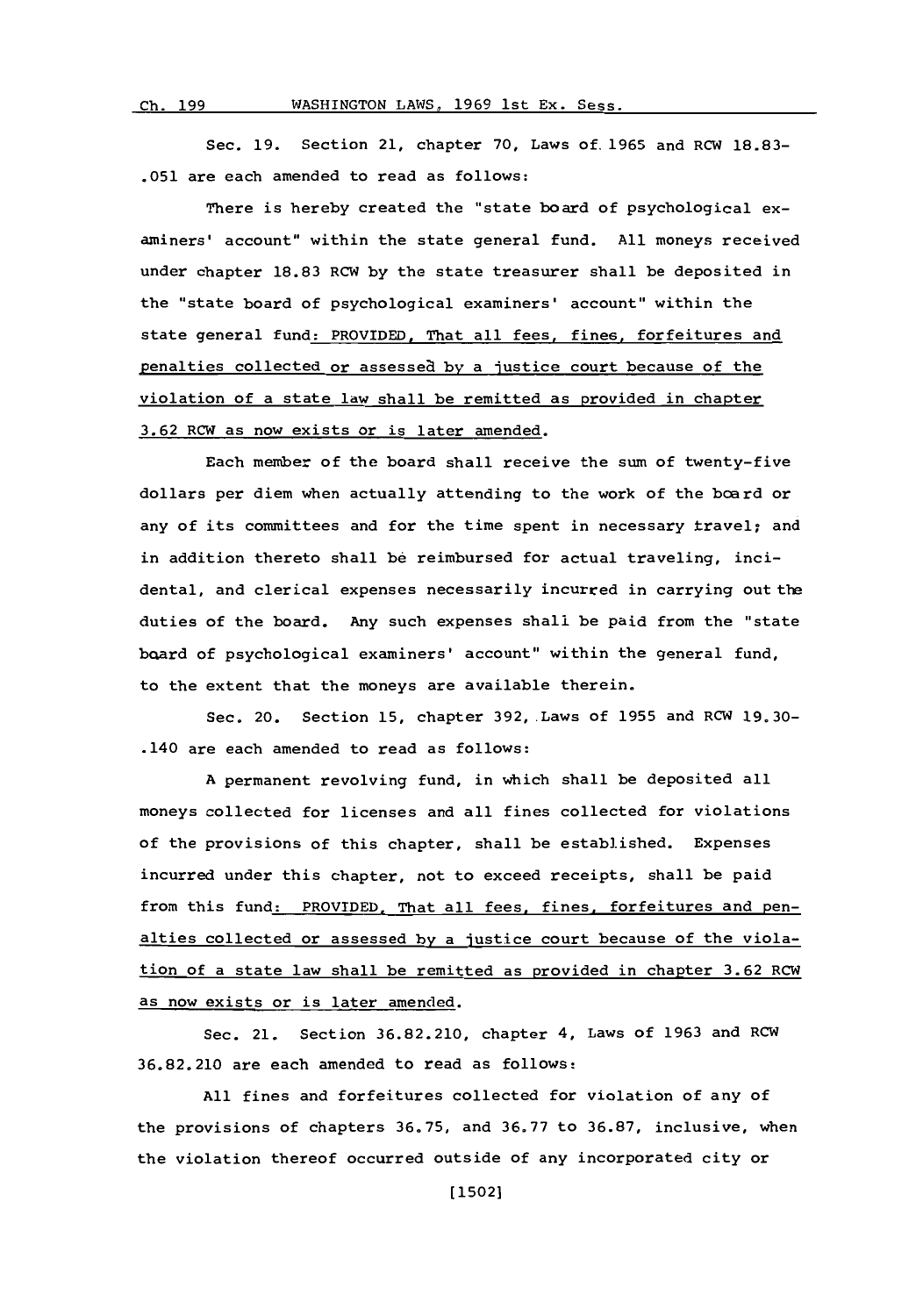town shall be distributed and paid into the proper funds for the following purposes: One-half shall be paid into the county road fund of the county in which the violation occurred; one-fourth into the state fund for the support of state parks and parkways; and onefourth into the highway safety fund: PROVIDED, That all fees, fines, forfeitures and penalties collected or assessed **by** a justice court because of the violation of a state law shall be remitted as provided in chapter 3.62 RCW as now exists or is later amended.

**All** fines and forfeitures collected for the violation of any of such provisions when the violation thereof occurred inside any incorporated city or town shall be distributed and paid into the proper funds for the following purposes: One-half shall be paid into the city street fund of such incorporated city or town for the construction and maintenance of city streets; one-fourth into the state fund for the support of state parks and parkways; and one-fourth into the highway safety fund: PROVIDED, That all fees, fines, forfeitures and penalties collected or assessed by a justice court because of the violation of a state law shall be remitted as provided in chapter **3- .62** RCW as now exists or is later amended-

Sec. 22. Section 46.44.045, chapter 12, Laws of **1961** as last amended **by** section **50,** chapter **32,** Laws of **1967** and RCW 46.44.045 are each amended to read as follows:

**(1)** Any person violating any of the provisions of RCW 46.44- .040 through 46.44.044 shall be guilty of a misdemeanor and upon first conviction thereof shall be fined a basic fine of not less than twenty-five dollars nor more than fifty dollars; upon second conviction thereof shall be fined a basic fine of not less than fifty dollars nor more than one hundred dollars; and upon a third or subsequent conviction shall be fined a basic fine of not less than one hundred dollars.

(2) In addition to, but not in lieu of, the above basic fines, such person shall be fined two cents per pound for each pound of excess weight up to five thousand pounds; if such excess weight is five

Ch. 199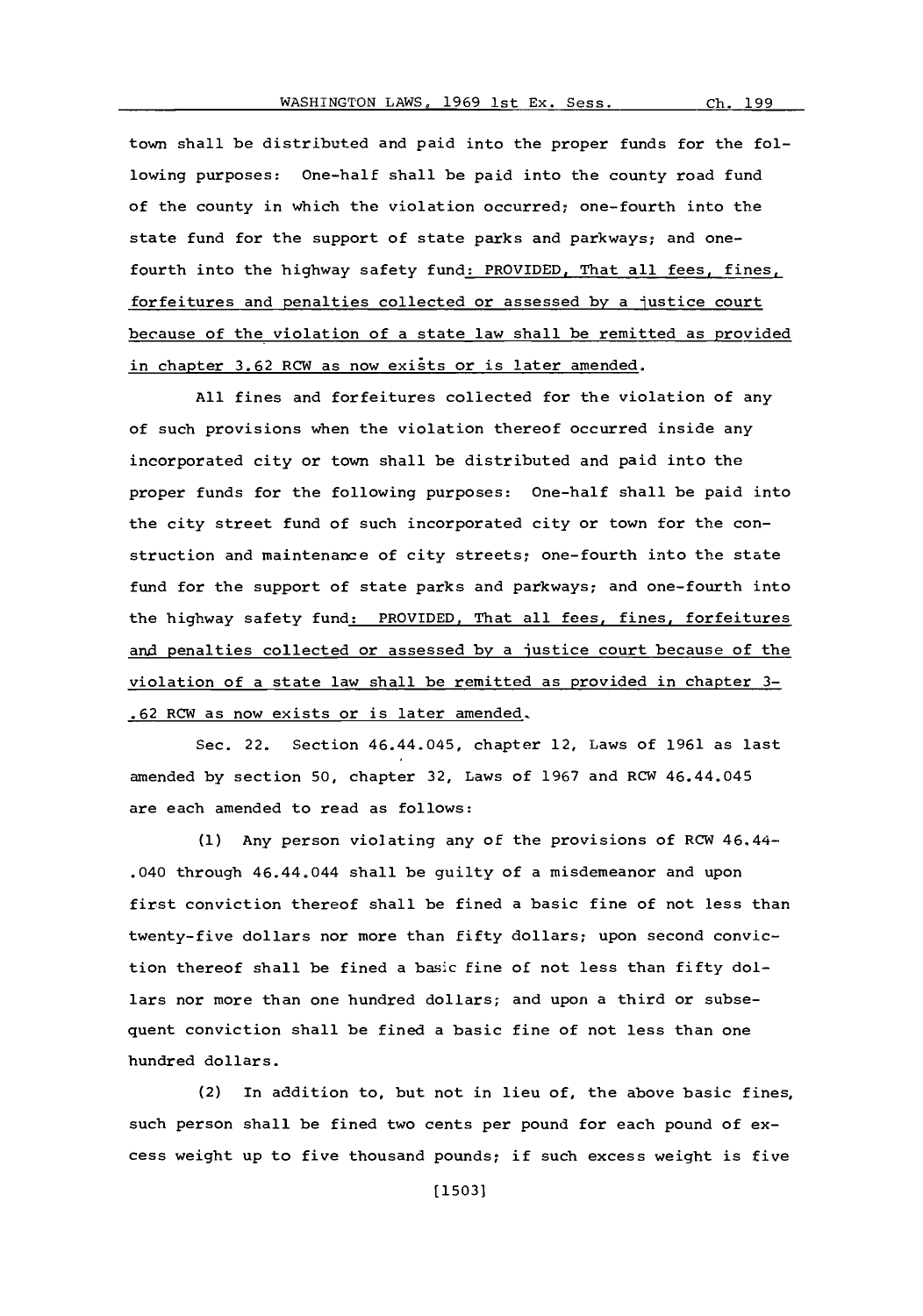## **Ch. 199**

thousand pounds and not in excess of ten thousand pounds, the additional fine shall be three cents per pound for each pound of excess weight; and if the excess weight is ten thousand pounds or over, the additional fine shall be four cents per pound for each pound of excess weight: PROVIDED, That upon first conviction,the court in its discretion may suspend the additional fine for excess weight up to five thousand pounds and for excess weight over five thousand pounds may apply the schedule of additional fines as if the excess weight over five thousand pounds were the only excess weight, but in no case shall the basic fine be suspended.

**(3)** The court may suspend the certificate of license registration of the vehicle or combination of vehicles upon the second conviction for a period of not to exceed thirty days and the court shall suspend the certificate of license registration of the vehicle or combination of vehicles upon a third or subsequent conviction for a period of not less than thirty days. For the purpose of this section bail forfeiture shall be given the-same effect as a conviction. For the purpose of suspension of license registration conviction or bail forfeiture shall be on the same vehicle or combination of vehicles during any twelve month period regardless of ownership.

(4) Any person convicted of violating any posted limitations of a highway or section of highway shall be fined not less than one hundred dollars and the court shall in addition thereto suspend the driver's license for not less than thirty days. Whenever the driver's license and/or the certificate of license registration are suspended under the provisions of this section the judge shall secure such certificates and immediately forward the same to the director with information concerning the suspension thereof.

**(5)** Any other provision of law to the contrary notwithstanding, justice courts having venue shall have concurrent jurisdiction with the superior courts for the imposition of any penalties authorized under this section.

**(6)** For the purpose of determining additional fines as pro-

[15041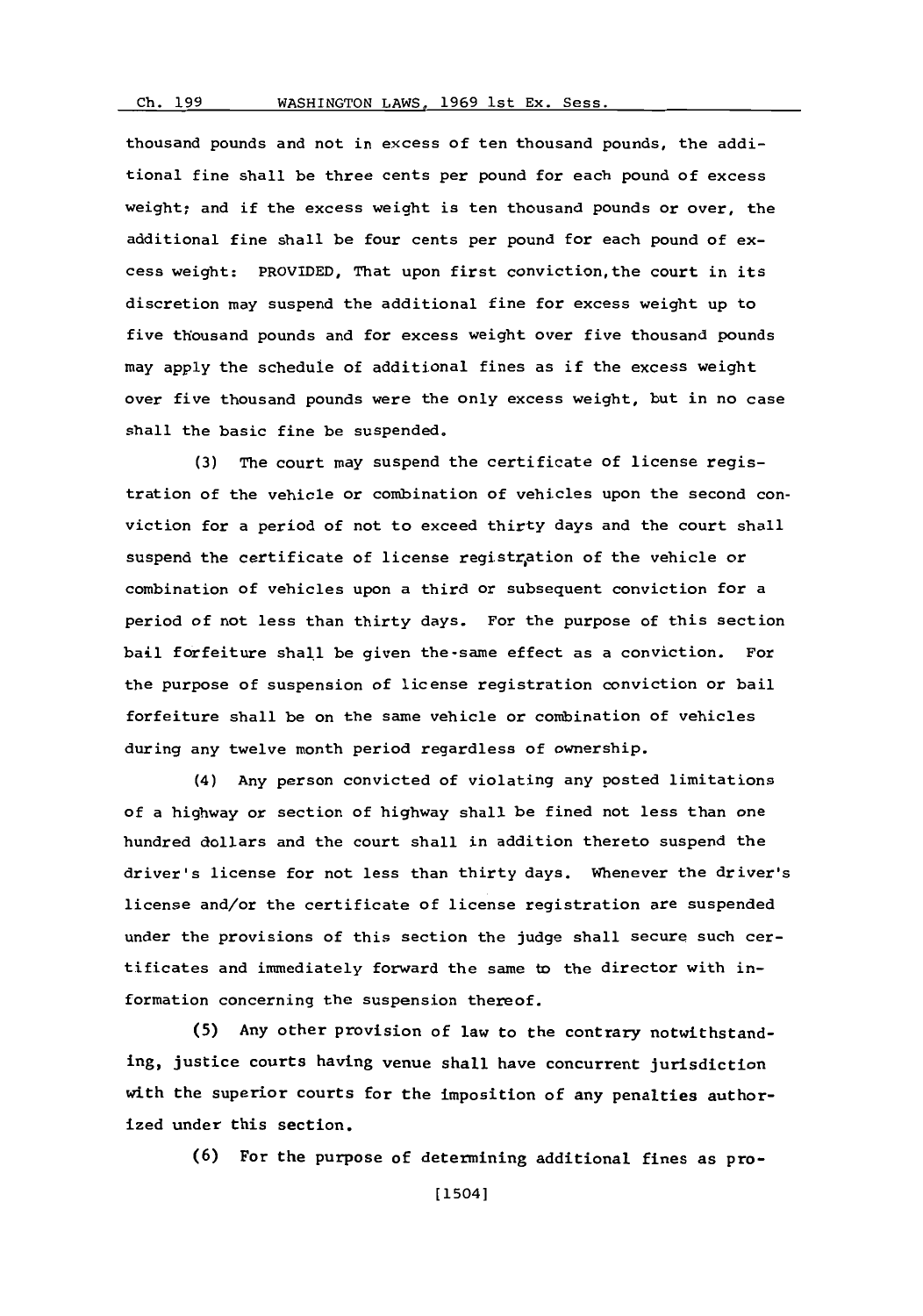Ch. 199

vided **by** subsection (2), "excess weight" shall mean the poundage in excess of the maximum gross weight prescribed **by** RCW 46.44.040 through 46.44.044 plus the weights allowed **by** RCW 46.44.046, 46.44.047, and 46.44.095.

**(7)** The basic fine provided in subsection **(1)** shall be distributed as prescribed in RCW **46.68.050:** PROVIDED. That all fees, fines, forfeitures and penalties collected or assessed **by** a justice court because of the violation of a state law shall be remitted as provided in chapter **3.62** RCW as now exists or is later amended  $((\tau)$ . For the purpose of computing the basic fines and additional fines to be imposed under the provisions of subsections **(1)** and (2) the convictions shall be on the same vehicle or combination of vehicles within a twelve months period under the same ownership.

**(8)** The additional fine for excess poundage provided in subsection (2) shall be transmitted **by** the court to the county treasurer and **by** him transmitted to the state treasurer for deposit in the motor vehicle fund: PROVIDED, That all fees, fines, forfeitures and penalties collected or assessed **by** a justice court because of the violation of a state law shall be remitted as provided in chapter **3.62** RCW as now exists or is later amended. It shall then be allocated as provided in RCW **46.68.100.**

Sec. **23.** Section **46.68.050,** chapter 12, Laws of **1961** as last amended **by** section **10,** chapter **99,** Laws of **1969,** ex. sess. (SB **287)** and RCW **46.68.050** are each amended to read as follows:

**All** fines and forfeitures collected for violation of any of the provisions of this title when the violation occurred'outside of any incorporated city or town shall be distributed and paid into the proper funds for the following purposes: One-half shall be paid into the county road fund of the county in which the violation **oc**curred; and one-half into the highway safety fund: PROVIDED, That all fees, fines, forfeitures and penalties collected or assessed **by** a Justice court because of the violation of a state law shall be remitted as provided in chapter **3.62** RCW as now exists or is later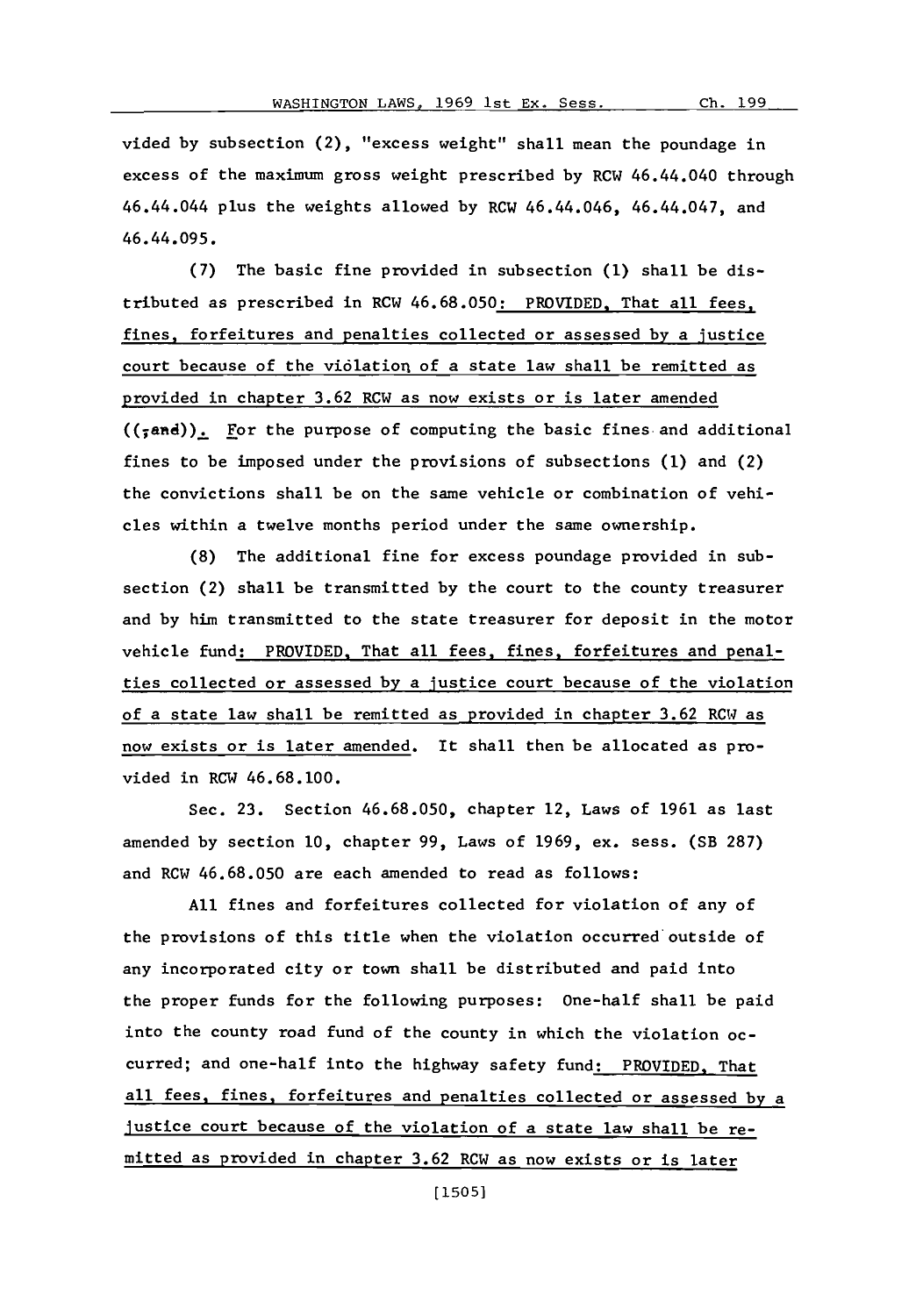amended.

**All** fines and forfeitures collected for the violation of any of the provisions of this title when the violation occurred inside any incorporated city or town shall be distributed and paid into the proper funds for the following purposes: one-half shall be paid into the city street fund for the construction and maintenance of city streets; and one-half into the highway safety fund: PROVIDED, That all fees, fines, forfeitures and penalties collected or assessed **by** a justice court because of the violation of a state law shall be remitted as provided in chapter **3.62** RCW as now exists or is later amended.

Sec. 24, Section 4, chapter **39,** Laws of **1963** as amended **by** section **11,** chapter **167,** Laws of **1967** and RCW **46.81.030** are each amended to read as follows:

There shall be levied and paid into the driver education account of the general fund of the state treasury a penalty assessment in addition to the fine or bail forfeiture on all offenses involving a violation of a state statute or city or county ordinance relating to the operation or use of motor vehicles or the licensing of vehicle operators, except offenses relating to parking of vehicles, in the following amounts:

**(1)** Where a fine is imposed, three dollars for each twenty dollars of fine, or fraction thereof.

(2) If bail is forfeited, three dollars for each twenty dollars of bail, or fraction thereof.

**(3)** Where multiple offenses are involved, the penalty assessment shall be based on the total fine or bail forfeited for all offenses.

**All** fees, fines, forfeitures and penalties collected or assessed **by** a justice court because of the violation of a state law shall be remitted as provided in chapter **3.62** RCW as now exists or is later amended.

where a fine is suspended, in whole or in part, the penalty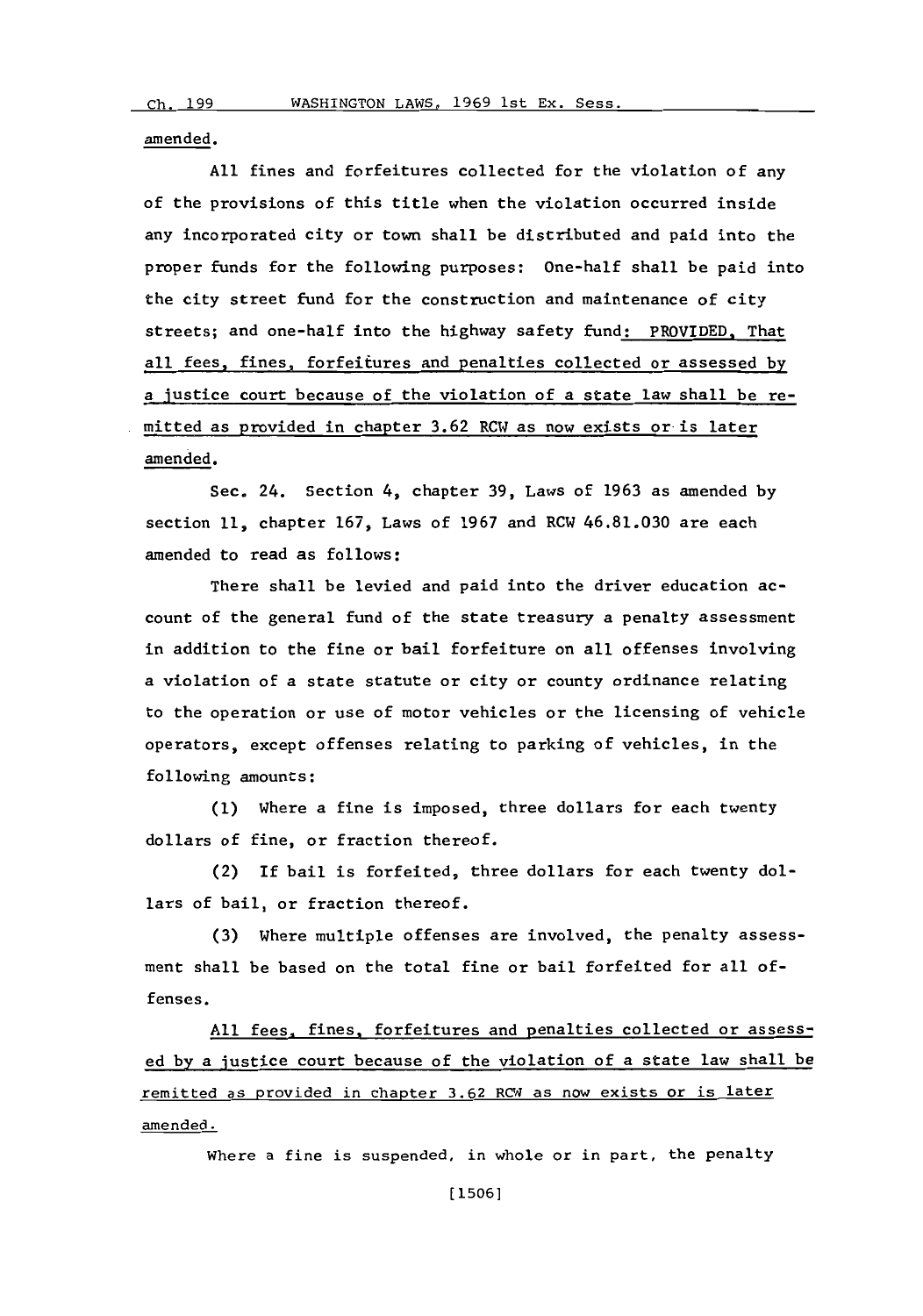assessment shall be levied in accordance with the fine actually imposed.

Sec. **25.** Section **6,** chapter **39,** Laws of **1963** and RCW 46,81- **.050** are each amended to read as follows:

The gross proceeds of the penalty assessments provided in RCW 46.81.030 shall be transmitted to the city or county treasurer, as the case may be, **by** the court collecting the same, in the manner and at the times that fines and bail forfeitures are transmitted to such treasurers. The city and county treasurers shall transmit to the state treasurer monthly and without deduction the amount of such penalty assessments received, which shall be credited to the driver education account in the general fund: PROVIDED. That all fees, fines, forfeitures and penalties collected or assessed **by** a justice court because of the violation of a state law shall be remitted as provided in chapter 3.62 RCW as now exists or is later amended.

Sec. **26.** Section 47.08.030, chapter **13,** Laws of **1961** and ROW 47.08.030 are each amended to read as follows:

**All** fines and forfeitures collected for violation of any of the provisions of this title when the violation thereof occurred outside of any incorporated city or town shall be distributed and paid into the proper funds for the following purposes: One-half shall be paid into the county road fund of the county in which the violation occurred; one-fourth into the state fund for the support of state parks and parkways; and one-fourth into the highway safety fund: PROVIDED, That all fees, fines, forfeitures and penalties collected or assessed **by** a justice court because of the violation of a state law shall be remitted as provided in chapter **3.62** ROW as now exists or is later amended.

**All** fines and forfeitures collected for the violation of any of the provisions of this title when the violation thereof occurred inside any incorporated city or town shall be distributed and paid into the proper funds for the following purposes: one-half shall be paid into the city street fund of such incorporated city or town for the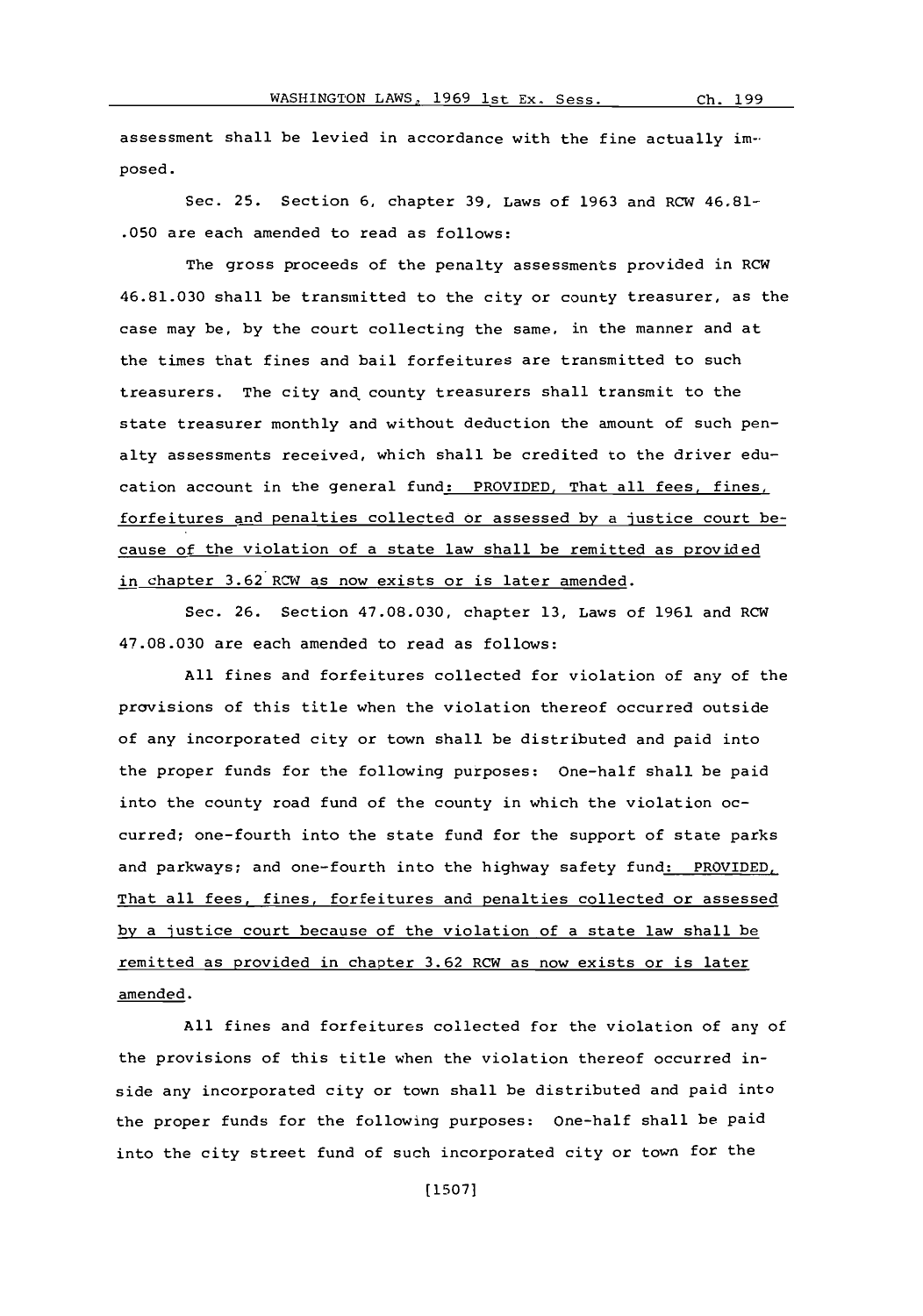#### WASHINGTON LAWS, 1969 1st Ex. Sess. **Ch. 199**

construction and maintenance of city streets; one-fourth into the state fund for the support of state parks and parkways; and one-fourth into the highway safety fund: PROVIDED. That all fees, fines, forfeitures and penalties collected or assessed **by** a justice court because of the violation of a state law shall be remitted as provided in chapter **3.62** RCW as now exists or is later amended.

Sec. **27.** Section **60,** chapter **35,** Laws of 1945 as last amended **by** section **1,** chapter **170,** Laws of **1959** and RCW **50.16.010** are each amended to read as follows:

There shall be maintained as special funds, separate and apart from all public moneys or funds of this state an unemployment compensation fund and an administrative contingency fund, which shall be administered **by** the commissioner exclusively for the purposes of this title, and to which RCW 43.01.050 shall not be applicable. The unemployment compensation fund shall consist of

**(1)** all contributions collected pursuant to the provisions of this title,

(2) interest earned upon any moneys in the fund,

**(3)** any property or securities acquired through the use of moneys belonging to the fund,

(4) all earnings of such property or securities,

**(5)** any moneys received from the federal unemployment account in the unemployment trust fund in accordance with Title XII of the social security act, as amended,

**(6)** all money recovered on official bonds for losses sustained **by** the fund,

**(7)** all money credited to this state's account in the unemployment trust fund pursuant to section **903** of the social security act, as amended, and

**(8)** all moneys received for the fund from any other source.

**All** moneys in the unemployment compensation fund shall be commingled and undivided.

The administrative contingency fund shall consist **of** all inter-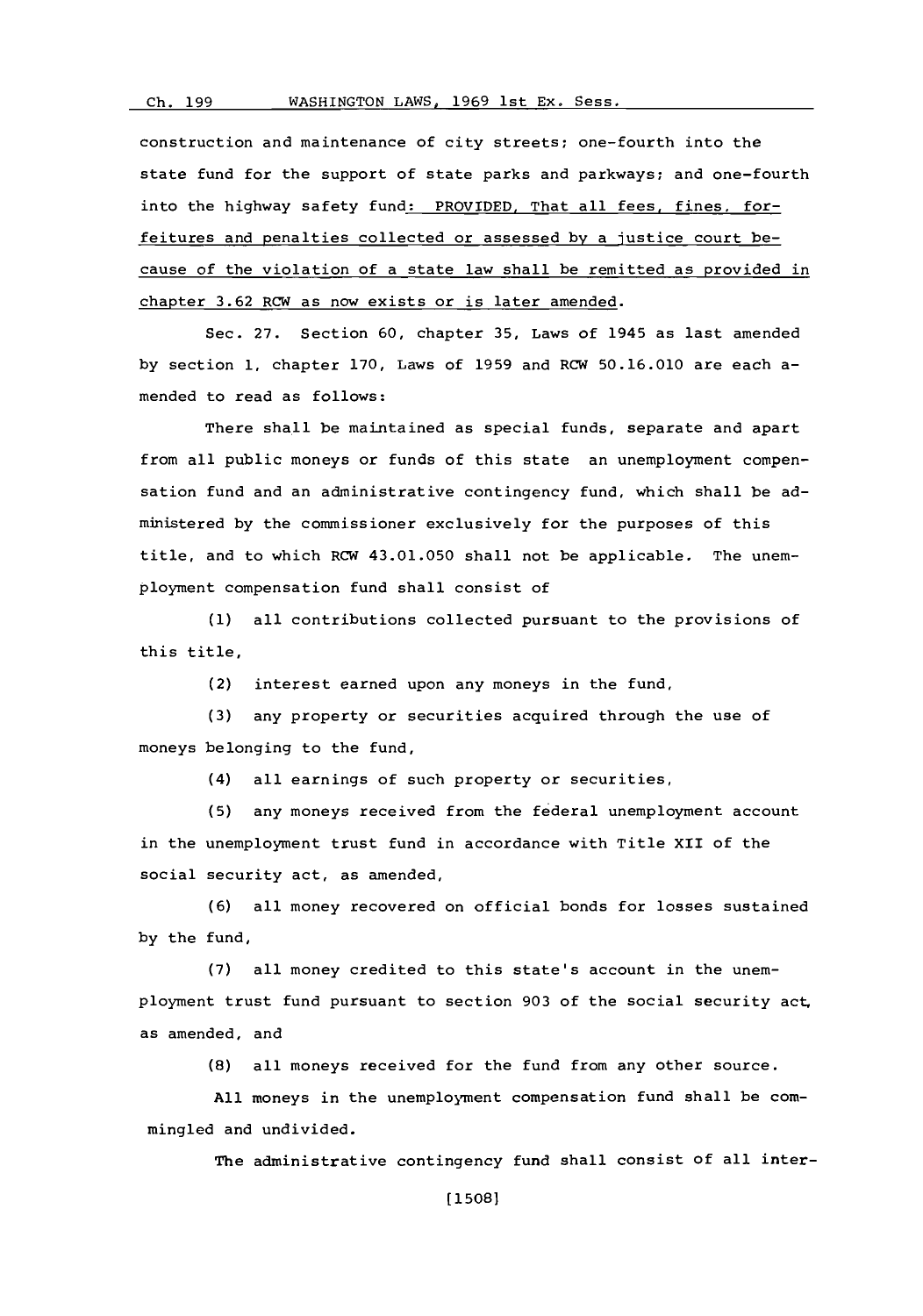est on delinquent contributions collected pursuant to this title after June 20, **1953,** all fines and penalties collected pursuant to the provisions of this title, and all sums recovered on official bonds for losses sustained **by** the fund: PROVIDED. That all fees, fines, forfeitures and penalties collected or assessed **by** a justice court because of the violation of a state law shall be remitted as provided in chapter **3.62** RCW as now exists or is later amended, The amount in this fund in excess of one hundred thousand dollars on the close of business of the last day of each calendar quarter shall be immediately transferred to this state's account in the unemployment trust fund. Moneys available in the administrative contingency fund shall be expended upon the direction of the commissioner, with the approval of the governor, whenever it appears to him that such expenditure is necessary for:

(a) The proper administration of this title and no federal funds are available for the specific purpose to which such expenditure is to be made, provided, the moneys are not substituted for appropriations from federal funds which, in the absence of such moneys, would be made available.

**(b)** The proper administration of this title for which purpose appropriations from federal funds have been requested but not yet received, provided, the administrative contingency fund will be reimbursed upon receipt of the requested federal appropriation.

Sec. 28. Section **70,** chapter **62,** Laws of **1933** ex.sess. as last amended **by** section **5,** chapter **172,** Laws of **1939** and RCW 66.44.010 are each amended to read as follows:

**(1) All** county and municipal peace officers are hereby charged with the duty of investigating and prosecuting all violations of this title, and the penal laws of this state relating to the manufacture, importation, transportation, possession, distribution and sale of liquor, and all fines imposed for violations of this title and the penal laws of this state relating to the manufacture, importation, transportation, possession, distribution and sale of liquor shall belong to the county, city or town wherein the court imposing the fine is locat-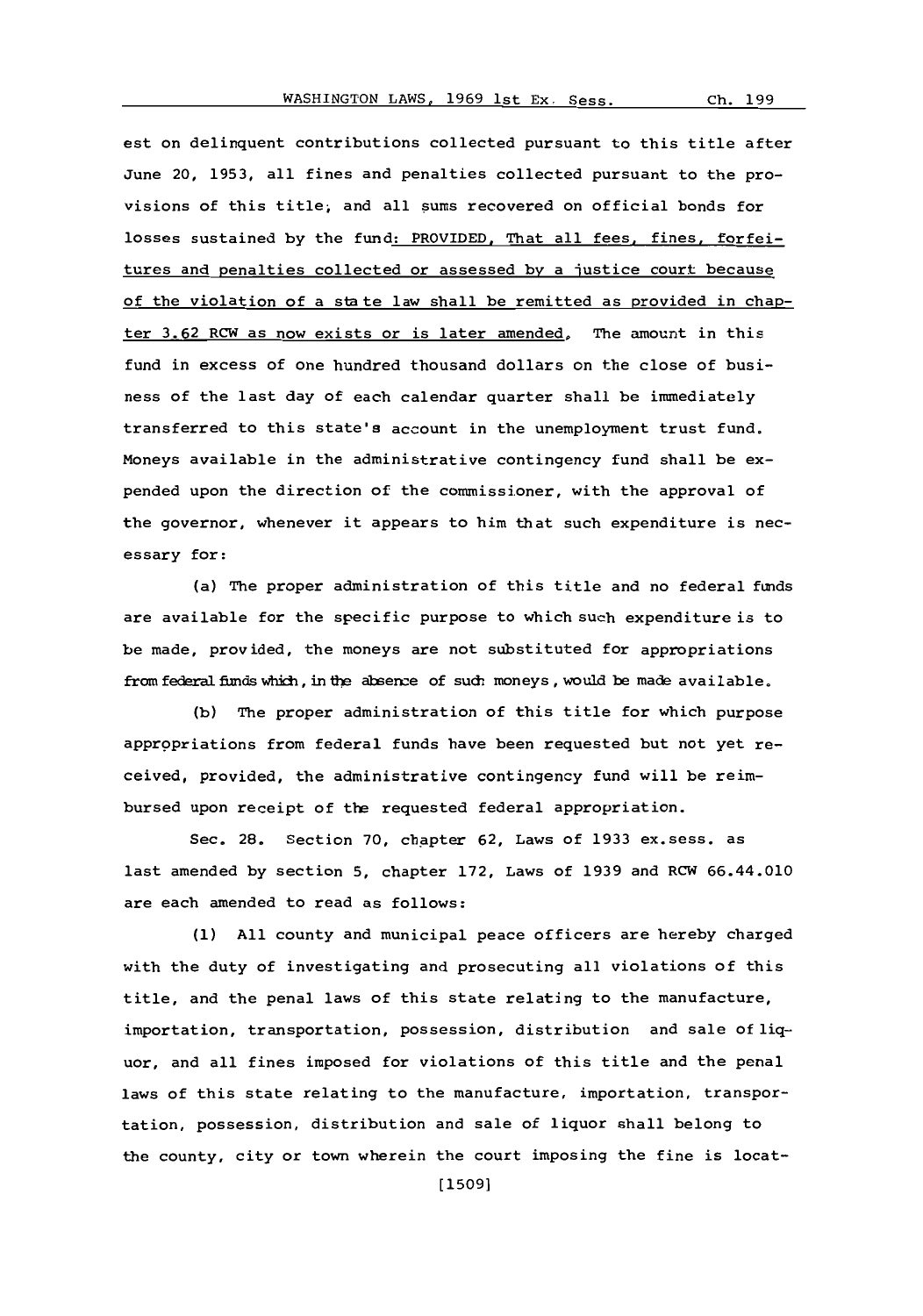ed, and shall be placed in the general fund for payment of the salaries of those engaged in the enforcement of the provisions of this title and the penal laws of this state relating to the manufacture, importation, transportation, possession, distribution and sale of liquor: PROVIDED, That all fees, fines, forfeitures and penalties collected or assessed **by** a justice court because of the violation of a state law shall be remitted as provided in chapter **3.62** RCW as now exists or is later amended.

(2) In addition to any and all other powers granted, the board shall have the power to enforce the penal provisions of this title and the penal laws of this state relating to the manufacture, importation, transportation, possession, distribution and sale of liquor. The board may appoint and employ, assign to duty and fix the compensation of, officers to be designated as liquor enforcement officers. Such liquor enforcement officers shall have the power, under the supervision of the board, to enforce the penal provisions of this title and the penal laws of this state relating to the manufacture, importation, transportation, possession, distribution and sale of liquor. They shall have the power and authority to serve and execute all warrants and process of law issued **by** the courts in enforcing the penal provisions of this title or of any penal law of this state relating to the manufacture, importation, transportation, possession, distribution and sale of liquor. They shall have the power to arrest without a warrant any person or persons found in the act of violating any of the penal provisions of this title or of any penal law of this state relating to the manufacture, importation, transportation, possession, distribution and sale of liquor.

Sec. **29.** Section 12, page 440, Laws of **1873** (section 12, page 28, Code of **1881,** Bagley's Supp.) and RCW 67.14.120 are each amended to read as follows:

**All** fines and forfeitures collected under this chapter and all moneys paid into the treasury of any county for licenses as aforesaid, shall be applied to school or county purposes as the local laws of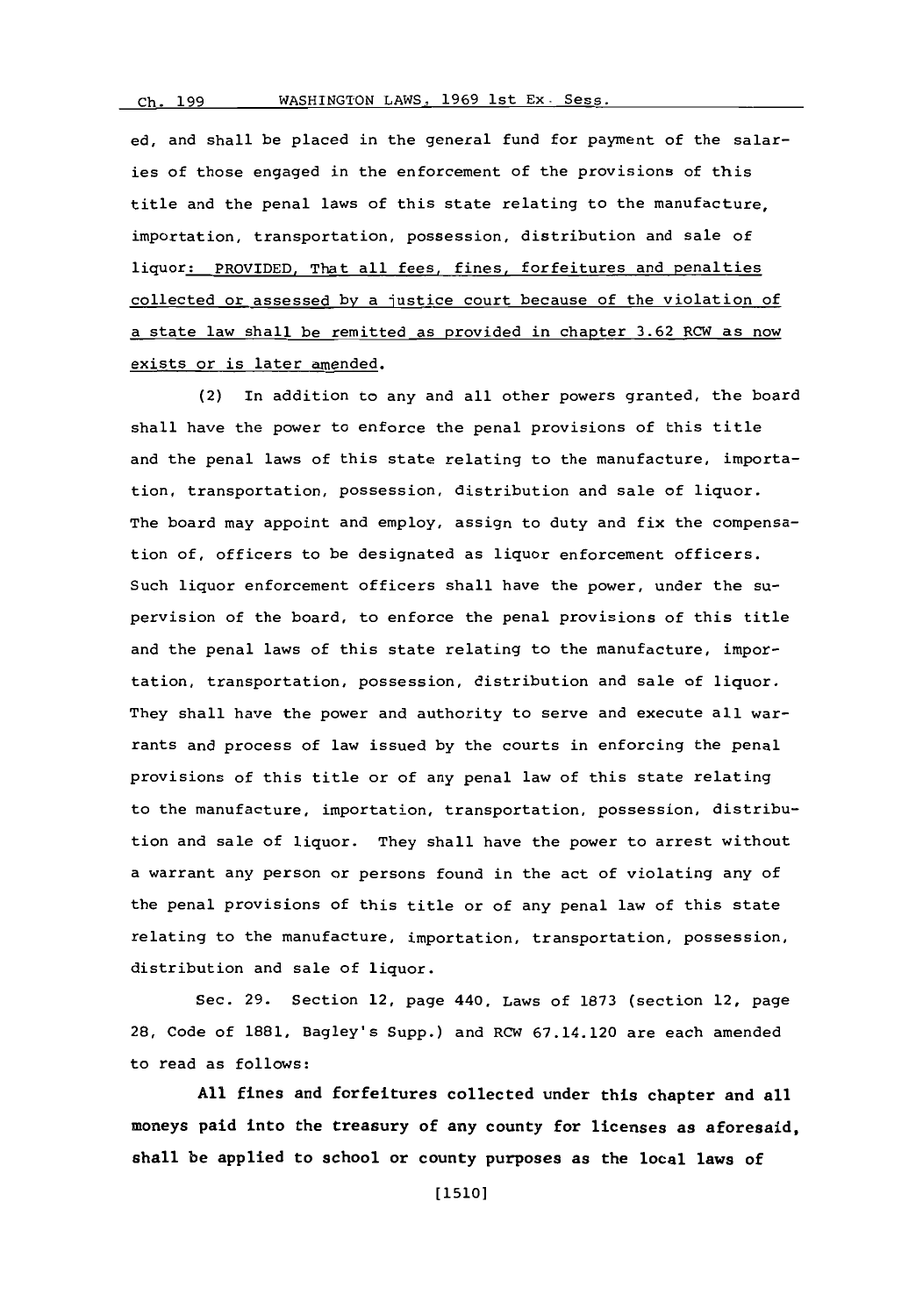such county may direct: PROVIDED, That this chapter shall not affect or apply to any private or local laws upon the subject of license in any county in this territory except King county, and no license shall be construed to mean more than the house or saloon kept **by** the same party or parties: PROVIDED, FURTHER, That no part of this chapter shall in any way apply to the county of Island: **AND** PROVIDED, FURTHER, That all moneys for licenses within the corporate limits of the town of Olympia shall be paid directly into the town treasury of said town as a municipal fund for the use of said town: **AND** PRO-VIDED FURTHER. That all fees. tines, forfeitures and penalties collected or assessed **by** a Justice court because of the violation of a state law shall be remitted as provided in chapter **3.62** RCW as now exists or is later amended.

Sec. **30.** Section 14, page 50, 'Laws of'1888 and RCW **70.20.030** are each amended to read as follows:

**All** fines recovered under the provisions of this act and not otherwise provided for, be and the same shall be paid into the county treasury: PROVIDED. That all fees, fines, forfeitures and penalties collected or assessed **by** a Justice court because of the violation of a state law shall be remitted as provided in chapter **3.62** RCW as now exists or is later amended.

Sec. **31.** Section **75.08.230,** chapter 12, Laws of **1955** as amended **by** section **1,** chapter **... ,** Laws of **1969** ex. sess. (SB **537)** and RCW **75.08.230** are each amended to read as follows:

**All** license fees, taxes, fines, and moneys realized from the sale of property seized or confiscated under the provisions of this title, and all bail moneys forfeited under prosecutions instituted under the provisions of this title, and all moneys realized from the sale of any of the property, real or personal, heretofore or hereafter acquired for the state and under the control of the department, except such moneys as are realized from the sale of food fish or shellfish caught or taken during test fishing operations conducted **by** the department for the purpose of food fish or shellfish resource evalua-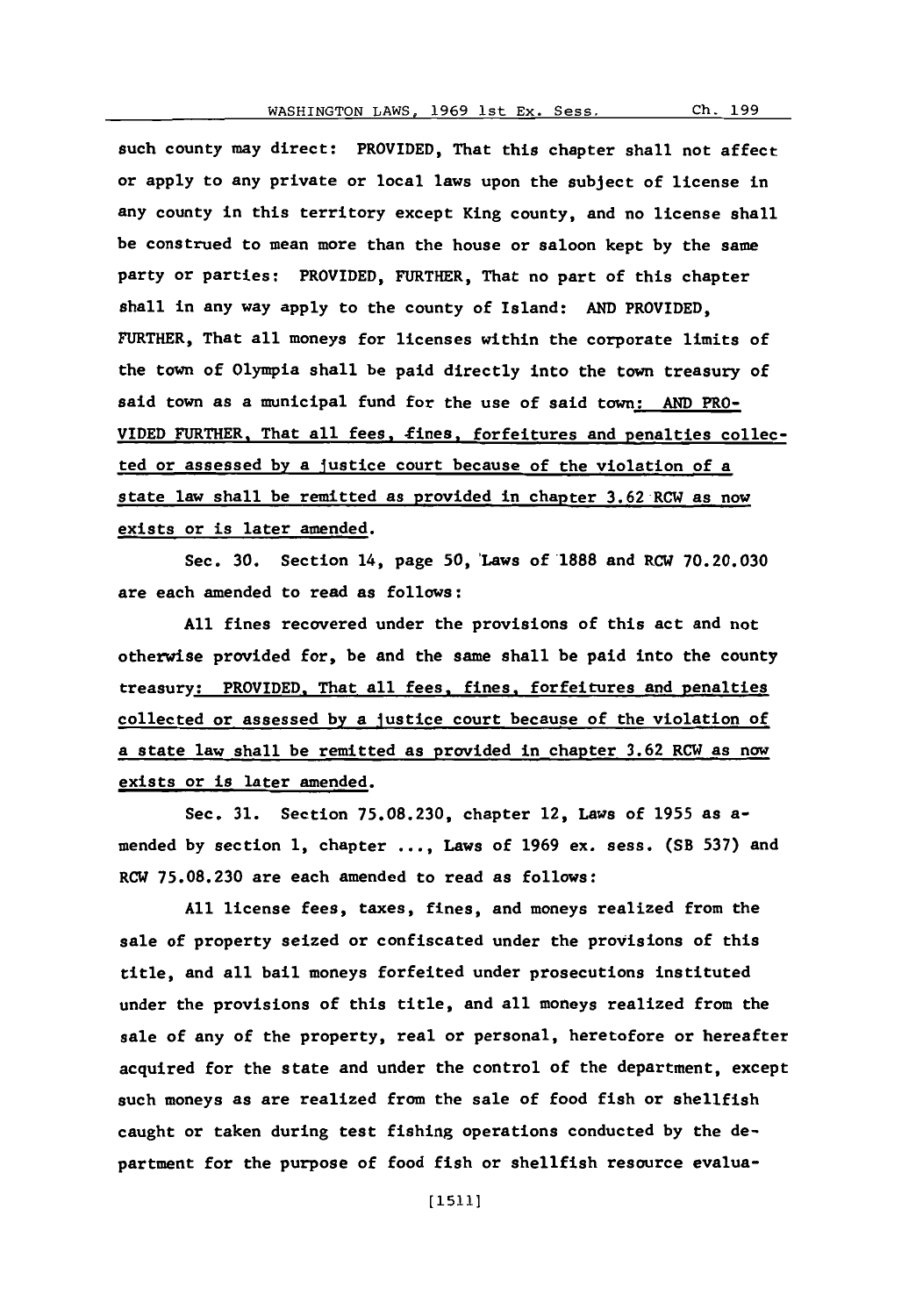## **Ch. 199** WASHINGTON LAWS, **1969** Ist Ex. Sess.

tion studies, all moneys collected for damages and injuries to any such property, and all moneys collected for rental or concessions from such property, shall be paid into the state treasury general fund: PROVIDED, That all such moneys as are realized from test fishing operations as aforesaid, shall be transmitted to the state treasurer who shall act as custodian, and the treasurer shall place such moneys in a special account known as receipts in excess of budget estimates, to be allotted **by** the governor, upon the request of the director of fisheries, for the purpose of defraying the costs of such test fishing: PROVIDED FURTHER, That salmon taken in test fishing operations shall not be sold except during a season open to commercial fishing in the district that test fishing is being conducted: PROVIDED FURTHER, That fifty percent of all money received as fines together with all of the costs shall be retained **by** the county in which the fine was collected.

**All** fines collected shall be remitted monthly **by** the justice of the peace or **by** the clerk of the court collecting the same to the county treasurer of the county in which the same shall be collected, and the county treasurer shall at least once a month remit fifty percent of the same to the state treasurer and at the same time shall furnish a statement to the director showing the amount of fines so remitted and from whom collected: PROVIDED, That in instances wherein any portion of a fine assessed **by** a court is suspended, deferred, or otherwise not collected, the entire amount collected shall be remitted **by** the county treasurer to the state treasurer and shall be credited to the general fund: PROVIDED FURTHER. That all fees, fines, forfeitures and penalties collected or assessed **by** a Justice court because of the violation of a state law shall be remitted as provided in chapter **3.62** RCW as now exists or is later amended.

The proceeds of all sales of salmon **by** the director shall be handled in the same manner as the proceeds of the sales of food fish taken in test fishing conducted **by** the department.

Sec. **32.** Section 21, chapter **125,** Laws of **1911** and RCW 76.04- .130.are each amended to read as follows: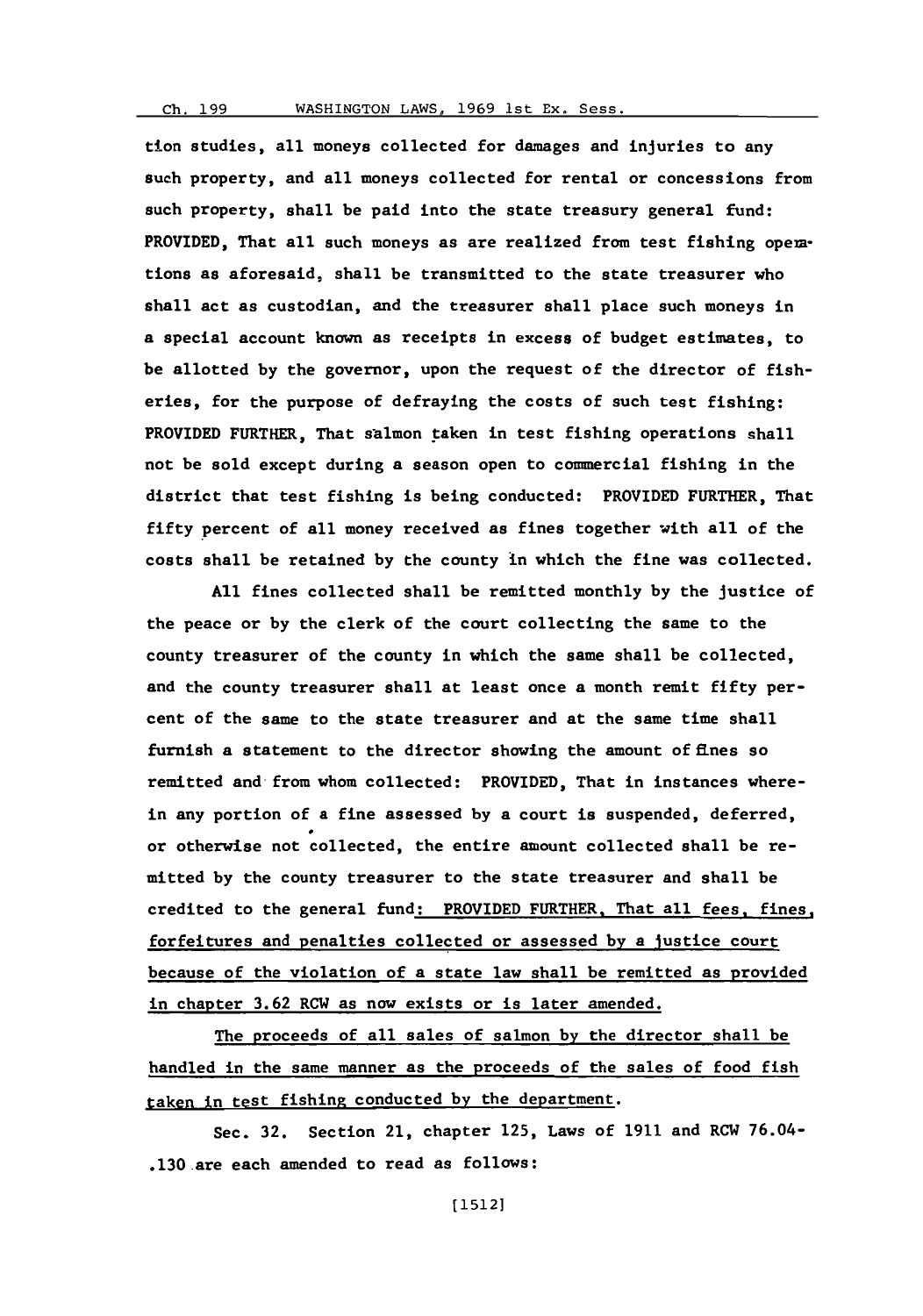**All** fines collected under this act shall be paid into the county treasury of the county in which the offense was committed: PROVIDED. That all fees, fines, forfeitures and penalties collected or assessed **by** a justice court because of the violation of a state law shall be remitted as provided in chapter **3.62** RCW as now exists or is later amended,

Sec. **33.** Section **77.12.170,** chapter **36,** Laws of **1955** and RCW **77.12.170** are each amended to read as follows:

There is established in the state treasury a fund to be known as the state game fund which shall consist of all moneys received from fees for the sale of licenses and permits, and from fines, forfeitures, and costs collected for violations of this title, or any other statute for the protection of wild animals and birds and game fish, or any rule or regulation of the commission relating thereto: PROVIDED, That fifty percent of all fines and bail forfeitures shall not become part of the state game fund and shall be retained **by** the county in which collected: PROVIDED FURTHER, That all fees, fines, forfeitures atd penalties collected or assessed **by** a justice court because of the violation of a state law shall be remitted as provided in chapter **3.62** RCW as now exists or is later amended.

**All** state and county officers receiving any moneys in payment of fees for licenses under this title, or in payment of fines, penalties, or costs imposed for violations of this title, or any other statute for the protection of wild animals and birds and game fish, or any rule or regulation of the commission; from rentals or concessions, and from the sale of real or personal property held for game department purposes, shall pay them into the state treasury to be placed to the credit of the state game fund: PROVIDED, That county officers shall remit only fifty percent of all fines and bail forfeitures: PROVIDED FURTHER, That all fees, fines, forfeitures and penalties collected or assessed **by** a justice court because of the violation of a state law shall be remitted as provided in chapter **3.62** RCW as now exists or is later amended.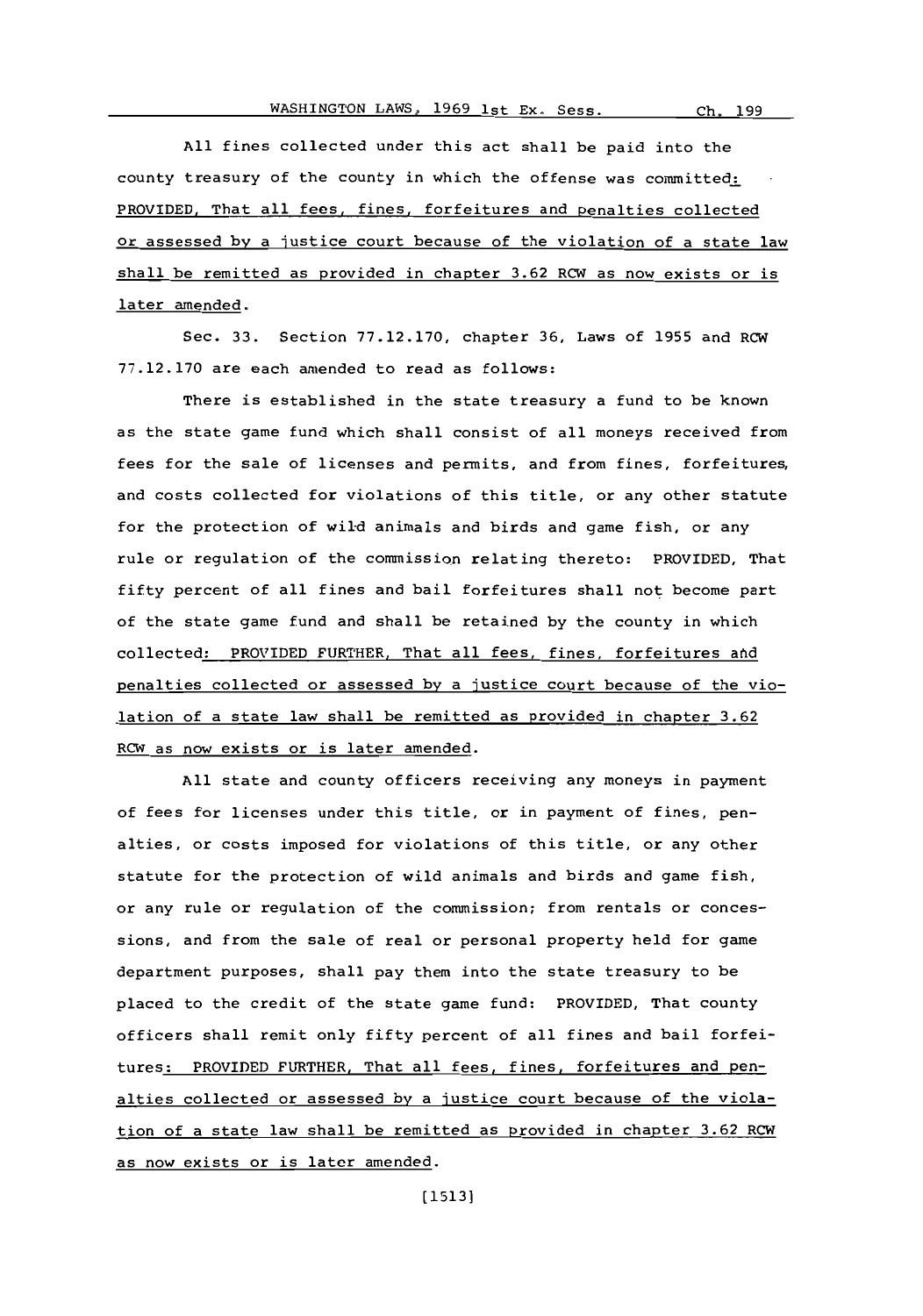Sec. 34. Section **5,** page 122, Laws of **1890** and RCW **78.12.050** are each amended to read as follows:

Suits commenced under the provisions of this chapter shall be in the name of the state of Washington, and all judgments and fines collected shall be paid into the county treasury for county purposes: PROVIDED. That all fees, fines, forfeitures and penalties collected or assessed **by** a justice court because of the violation of a state law shall be remitted as provided in chapter **3.62** RCW as now exists or is later amended.

Sec. **35.** Section 80.04.400, chapter 14, Laws of **1961** and RCW 80.04.400 are each amended to read as follows:

Actions to recover penalties under this title shall be brought in the name of the state of Washington in the superior court **of** Thurston county, or in the superior court of any county in or through which such public service company may do business. In all such actions the procedure and rules of evidence shall be the same as in ordinary civil actions, except as otherwise herein provided. **All** fines and penalties recovered **by** the state under this title shall be paid into the treasury of the state and credited to the state general fund or such other fund as provided **by** law: PROVIDED. That all fees, fines, forfeitures and penalties collected or assessed **by** a justice court bedause of the violation of a state law shall be remitted as provided in chapter **3.62** RCW as now exists or is later amended.

Sec. **36.** Section 80.24.040, chapter 14, Laws of **1961** and RCW 80.24.040 are each amended to read as follows:

**All** moneys collected under the provisions of this chapter shall within thirty days be paid to the state treasurer and **by** him deposited to the public service revolving fund: PROVIDED, That all fees, fines, forfeitures and penalties collected or assessed **by** a justice court because of the violation of a state law shall be remitted as provided in chapter **3.62** RCW as now exists or is later amended.

Sec. **37.** Section 80.24.050, chapter 14, Laws of **1961** and RCW 80.24.050 are each amended to read as follows: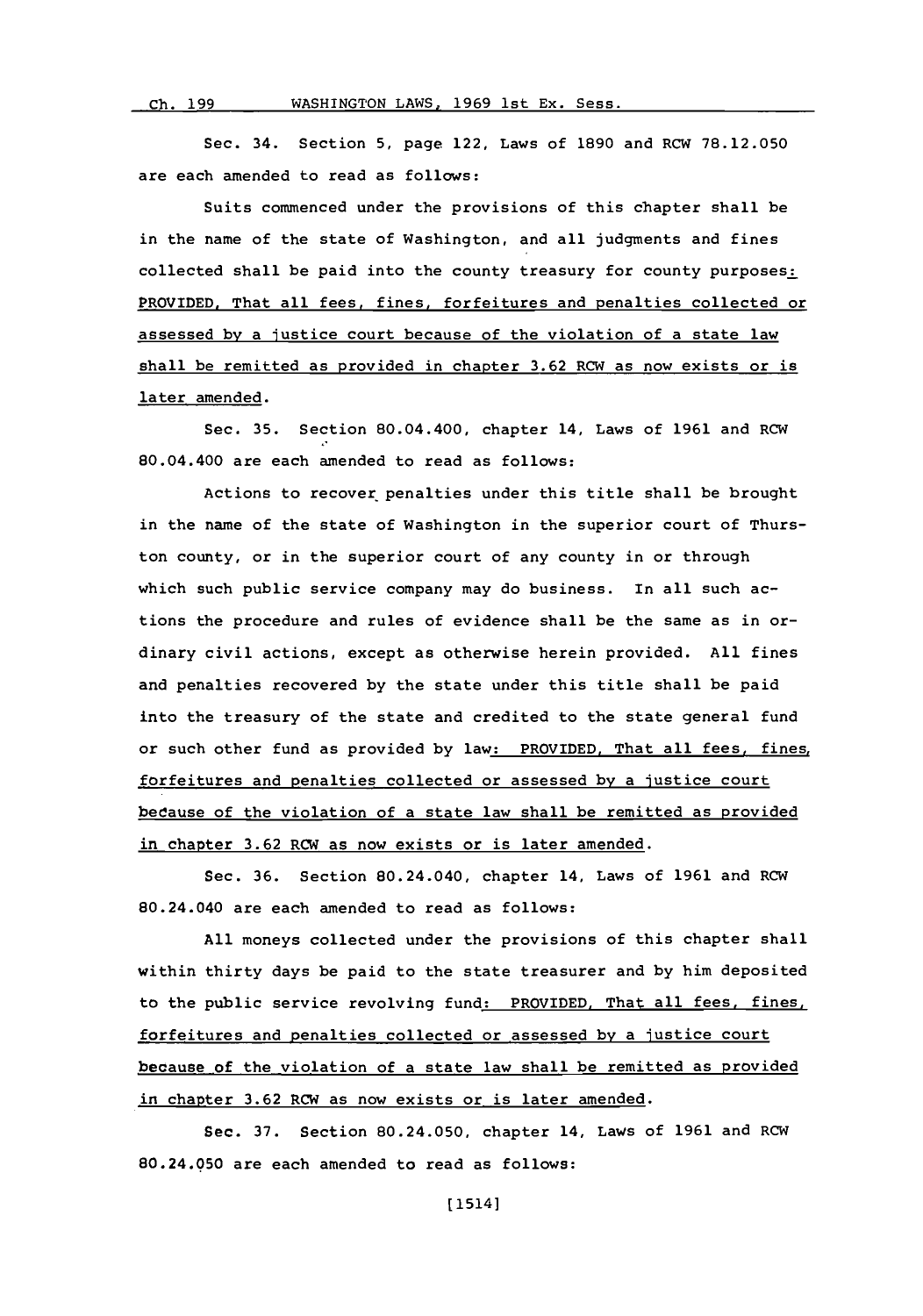Every person, firm, company or corporation, or the officers, agents or employees thereof, failing or neglecting to pay the fees herein required shall be guilty of a misdemeanor, and in addition thereto shall be subject to a penalty of twenty-five dollars for each and every day that the fee remains unpaid after it becomes due, said penalty to be collected **by** the commission in a civil action. **All** fines and penalties collected under the provisions of this chapter shall be deposited into the public service revolving fund of the state treasury: PROVIDED, That all fees, fines, forfeitures and penalties collected or assessed **by** a justice court because of the violation of a state law shall be remitted as provided in chapter **3.62** RCW as now exists or is later amended.

Sec. **38.** Section -81.04.400, chapter 14, Laws of **1961** and RCW 81.04.400 are each amended to read as follows:

Actions to recover penalties under this title shall be brought in the name of the state of Washington in the superior court **of** Thurston county, or in the superior court of any county in or through which such public service company may do business. In all such actions the procedure and rules of evidence shall be the same as in ordinary civil actions, except as otherwise herein provided. **All** fines and penalties recovered **by** the state under this title shall be paid into the treasury of the state and credited to the state general fund or'such other fund as provided **by** law: PROVIDED. That all fees, fines, forfeitures and penalties collected or assessed **by** a justice court because of the violation of a state law shall be remitted as provided in chapter **3.62** RCW as now exists or is later amended.

Sec. **39.** Section **81.92.150,** chapter 14, Laws of **1961** and RCW **81.92.150** are each amended to read as follows:

In addition to all other penalties provided **by** law every "storage warehouseman" and "warehouseman" subject to the provisions of this chapter and every officer, agent, or employee of any such "storage warehouseman" or "warehouseman" who violates or who procures, aids or abets in the violation of any provisions of this chapter, or any order,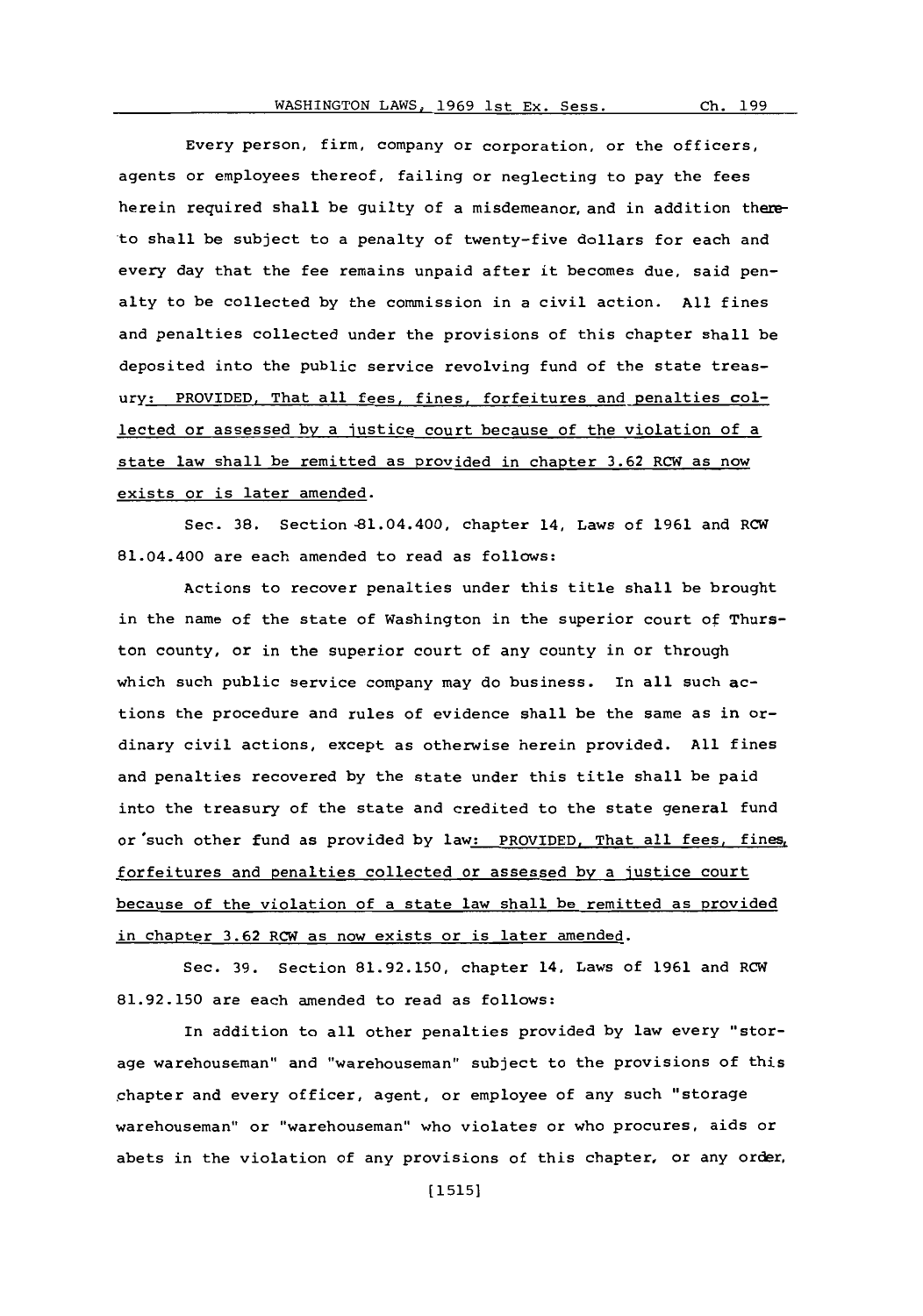## **Ch. 199**

rule **,** regulation, or decision of the commission shall incur a penalty of one hundred dollars for every such violation. Every violation shall be a separate and distinct offense, and in case of a continuing violation every day's continuance shall be a separate and distinct offense. Every act of commission or omission which procures, aids, or abets in the violation shall be considered a violation under this section and subject to the penalty herein specified.

The penalty shall become due and payable when the person incurring it receives a notice in writing from the commission describing the violation with reasonable particularity and advising such person that the penalty is due.

The commission may, upon written application therefor, received within fifteen days, remit or mitigate any penalty provided for in this section or discontinue any prosecution to recover the same upon such terms as it deems proper, and may ascertain the facts involved in all such applications in such manner and under such regulations as it deems proper.

If the amount of a penalty is not paid to the commission within fifteen days after receipt of the notice imposing it, or within fifteen days after the violator has received notice of the disposition of his application for remission or mitigation, the attorney general shall bring an action in the name of the state in the superior court **of** Thurston county or of some county in which such violator may be doing business, to recover the penalty. In all such actions the procedure and rules of evidence shall be the same as in ordinary civil actions except as otherwise herein provided. **All** penalties recovered under this chapter shall be paid into the state treasury and credited to the public service revolving fund: PROVIDED, That all fees, fines, forfeitures and penalties collected or assessed **by** a justice court because of the violation of a state law shall be remitted as provided in chapter **3.62** RCW as now exists or is later amended.

Sec. 40. Section **82.36.420,** chapter **15,** Laws of **1961** and ROW **82.36.420** are each amended to read as follows: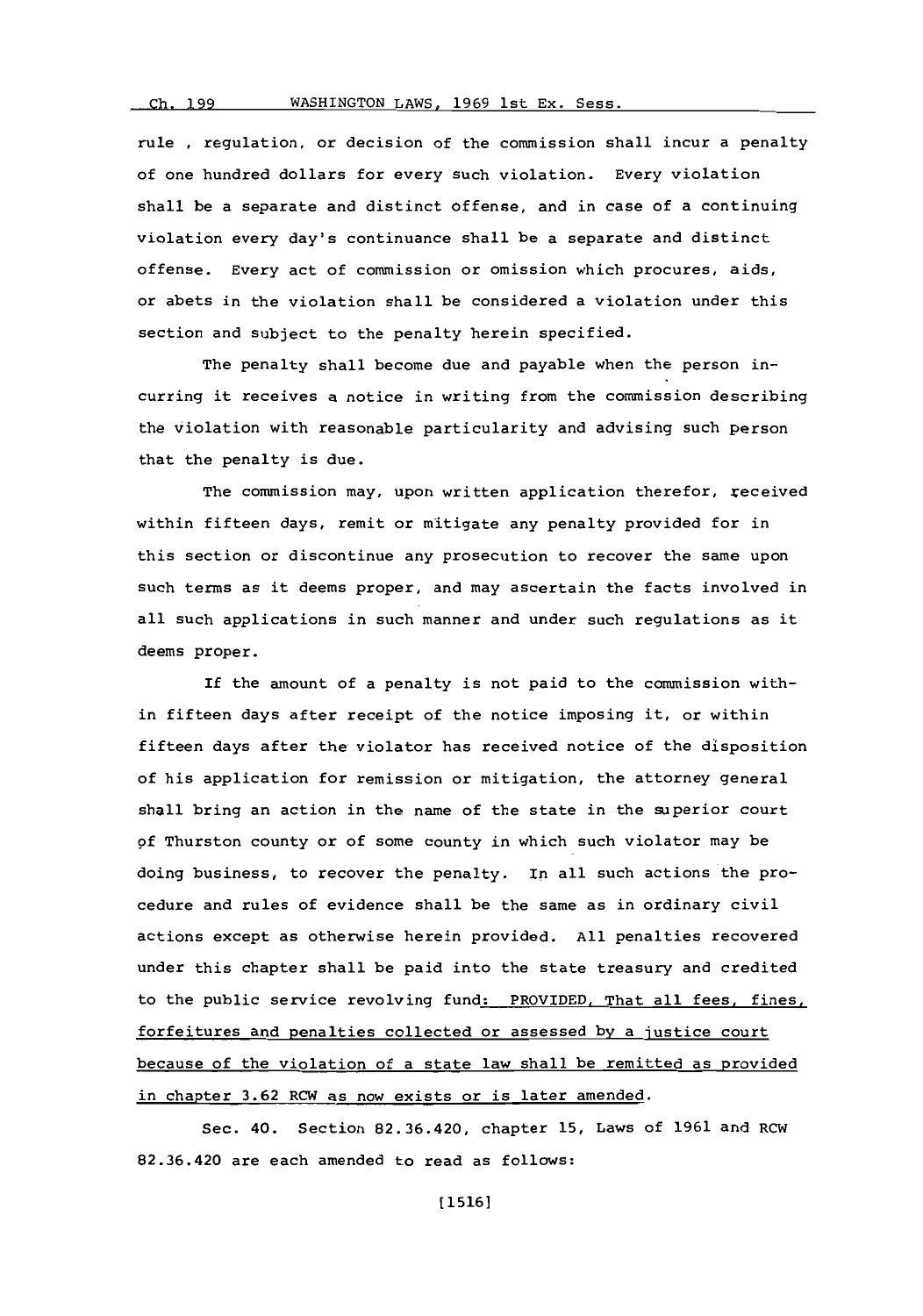Fifty percent of all fines and forfeitures imposed in any criminal proceeding by any court of this state for violations of the penal provisions of this chapter phall be paid to the current expense fund of the county wherein collected and the remaining fifty percent shall be paid into the motor vehicle fund of the state: PROVIDED. That all fees, fines, forfeitures and penalties collected or assessed **by** a justice court because of the violation of a state law shall be remitted as provided in chapter 3.62 RCW as now exists or is later amended. **All** fees and penalties collected **by** the director under the penalty provisions of this chapter shall be paid into the motor vehicle fund.

Sec. 41. Section **10,** chapter **18,** Laws of **1935** as amended **by** section **7,** chapter **15,** Laws of **1967** and RCW **88.16.150** are each amended to read as follows:

In all cases where no other penalty is prescribed in this chapter, any violation of this chapter or of any rule or regulation of the board shall be punished as a misdemeanor, and all violations may be prosecuted in any court of competent jurisdiction in any county where the offense or any part thereof was committed. In any case where the offense was committed upon a ship, boat or vessel, and there is doubt as to the proper county, the same may be prosecuted in any county through any part of which the ship, boat or vessel passed, during the trip upon which the offense was committed. **All** fines collected for any violation of this chapter or any rule or regulation of the board shall within thirty days be paid **by** the official collecting the same to the state treasurer and shall be credited to the pilotage account: PROVIDED, That all fees, fines, forfeitures and penalties collected or assessed **by** a justice court because of the violation of a state law shall be remitted as provided in chapter **3.62** RCW as now exists or is later amended.

Part II. Sections affecting Title **28.**

Sec. 42. Section **10,** page **368,** Laws of **1909** and RCW **28.27.102** are each amended to read as follows: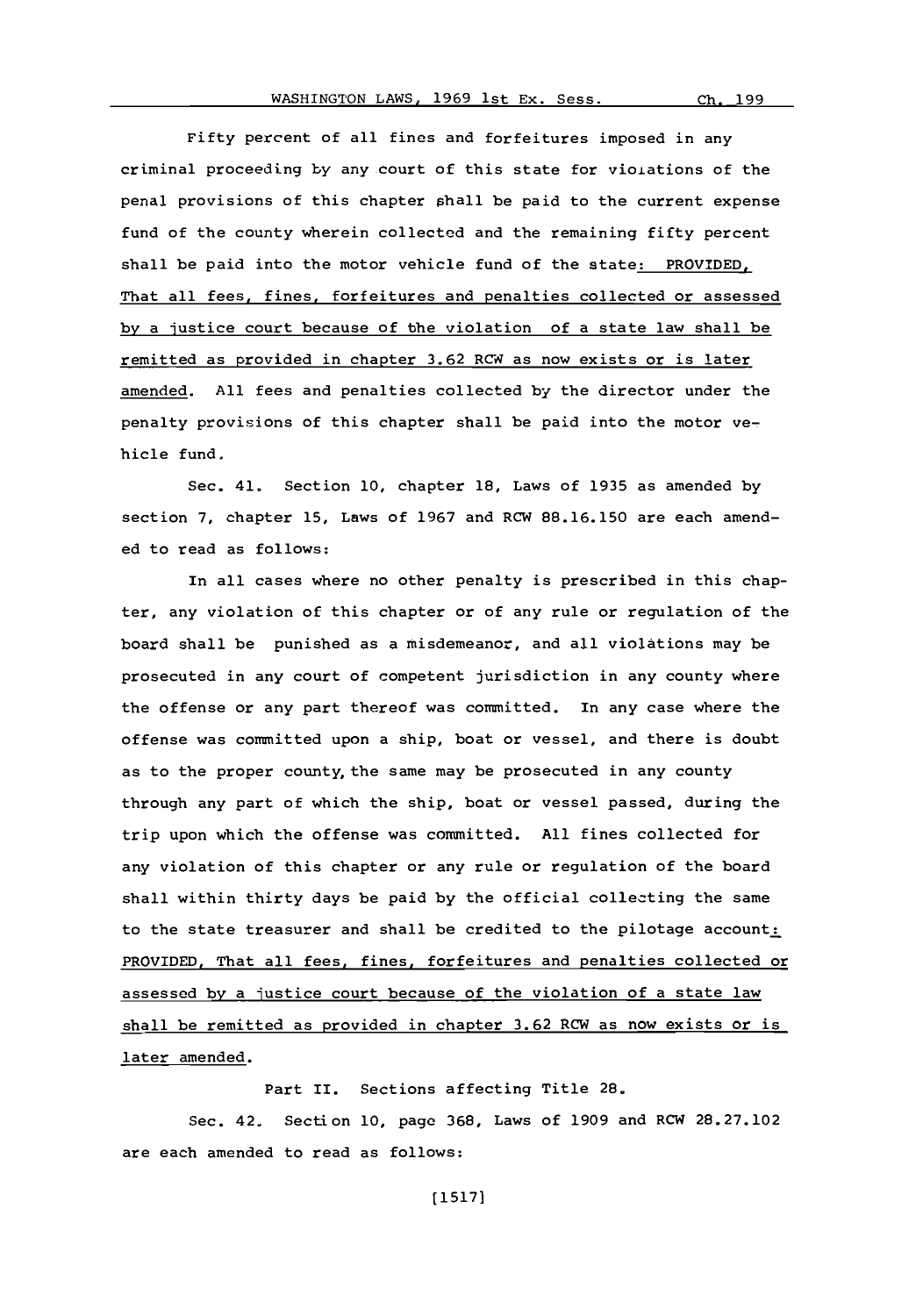<u>Ch. 1998 Machineses</u>

Any superintendent, teacher or attendance officer, who shall fail or refuse to perform the duties prescribed **by** RCW **28.27.010** through **28.27.130** shall be deemed guilty of a misdemeanor and, upon conviction thereof, be fined not less than twenty nor more than one hundred dollars: PROVIDED, That in case of a district officer, such fine shall be paid to the county treasurer and **by** him placed to the credit of the school district in which said officer resides, and in case of other officers such fine shall be paid to the county treasurer and **by** him placed to the credit of the general school fund of the county: PROVIDED, FURTHER, That all fees, fines, forfeitures and penalties collected or assessed **by** a justice court because of the violation of a state law shall be remitted as provided in chapter **3.62** RCW as now exists or is later amended.

Sec. 43. Section **11,** page **368,** Laws of **1909** and RCW **28. 27.104** are each amended to read as follows:

**All** fines except as otherwise provided in RCW **28.27.010** through **28.27.130** shall inure and be applied to the support of the public schools in the district where such offense was committed: PROVIDED, That all fees, fines, forfeitures and penalties collected or assessed **by** a iustice court because of the violation of a state law shall be remitted as provided in chapter **3.62** RCW as now exists or is later amehded.

Sec. 44. Section **5,** chapter **77,** Laws of **1903** and RCW **28.27- .190** are each amended to read as follows:

**All** fines collected under the provisions of RCW **28.27.150** through **28.27.190** shall be paid into the county treasury, the same to be placed to the credit of the general school fund: PROVIDED, That all fees, fines, forfeitures and penalties collected or assessed by a Justice court because **of** the violation of a state law shall be remitted as provided in chapter **3.62** RCW as now exists or is later amended.

Sec. 45. Section 2, chapter **106,** Laws of **1909** and RCW **28.58-** .281 are each amended to read as follows: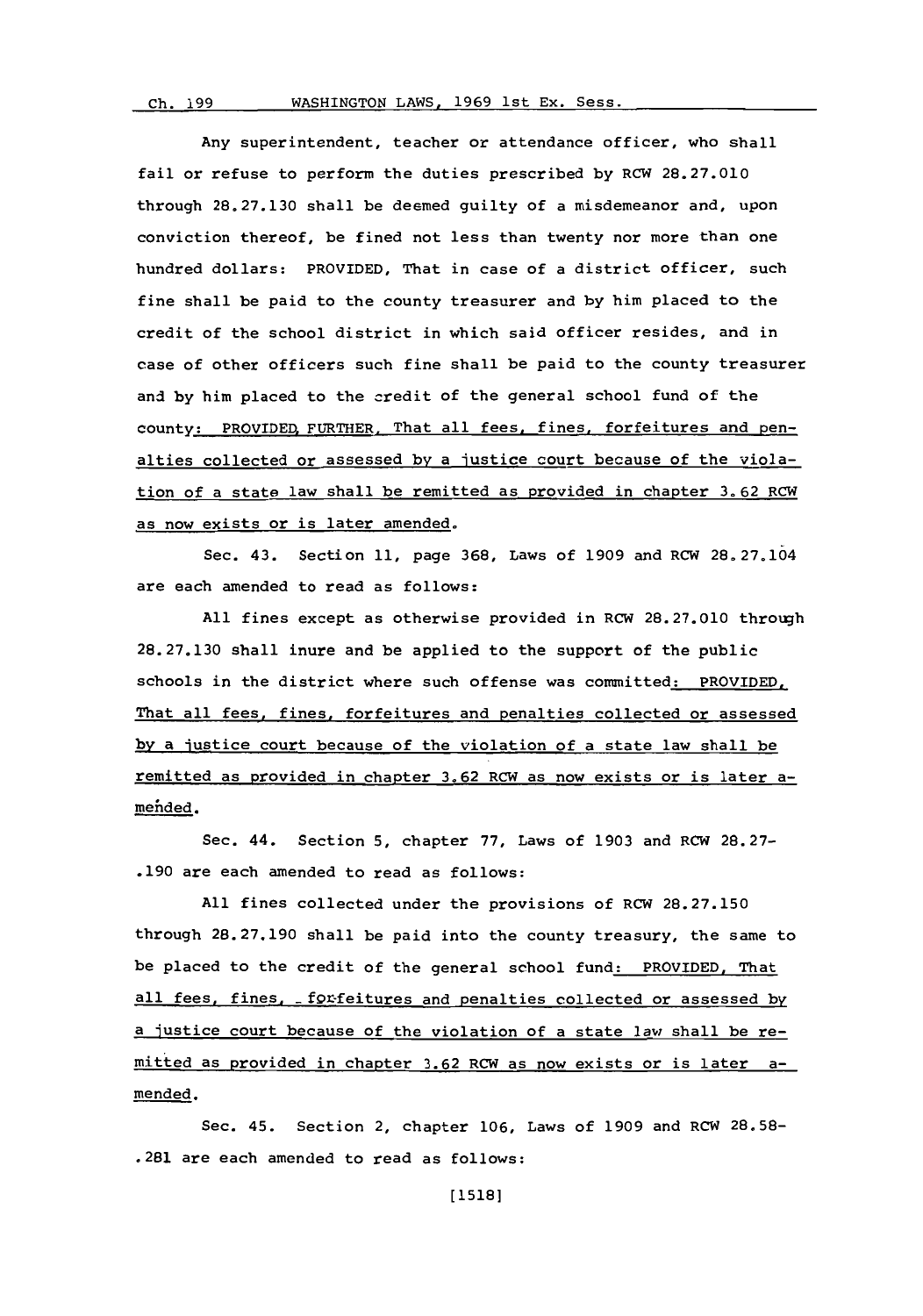Ch. 199

Neglect **by** any principal or other person in charge of any public or private school or educational institution to comply with the provisions of RCW **28.58.280** through **28.58.283** shall be a misdemeanor, punishable at the discretion of the court **by** a fine not exceeding fifty dollars. Such fine to be paid to the county treasurer for the benefit of said school district: PROVIDED, That all fees, fines, forfeitures and penalties collected or assessed **by** a justice court because of the violation of a state law shall be remitted as provided in chapter **3.62** RCW as now exists or is later amended.

Sec. 46. Section **11,** page **360,** Laws of **1909** and RCW **28.87.010** are each amended to read as follows:.

Any parent, guardian or other person who shall insult or abuse a teacher in the presence of his school, or anywhere on the school grounds or premises, shall be deemed guilty of a misdemeanor and be liable to a fine of not less than ten dollars nor more than one hundred dollars, and said fine shall be turned over to the county treasurer, and **by** him remitted to the state treasurer, who shall place the same to the credit of the current school fund of the state: PROVIDED, That all fees, fines, forfeitures and penalties collected or assessed **by** a justice court because of the violation of a state law shall be remitted as provided in chapter **3.62** RCW as now exists or is later amended.

Sec. 47. Section **6,** page **359,** Laws of **1909** and RCW **28.87.030** are each amended to read as follows:

In case the district clerk fails to make the reports as **by** law provided, at the proper time and in the proper manner, he shall forfeit and pay to the district the sum of twenty-five dollars for each and every such failure. He shall also be liable, if, through such neglect, the district fails to receive its just apportionment of school moneys, for the full amount so lost. Each and all of said forfeitures shall be recovered in a suit brought **by** the county superintendent or **by** any citizen of such district, in the name of and for the benefit of such district, and all moneys so collected shall be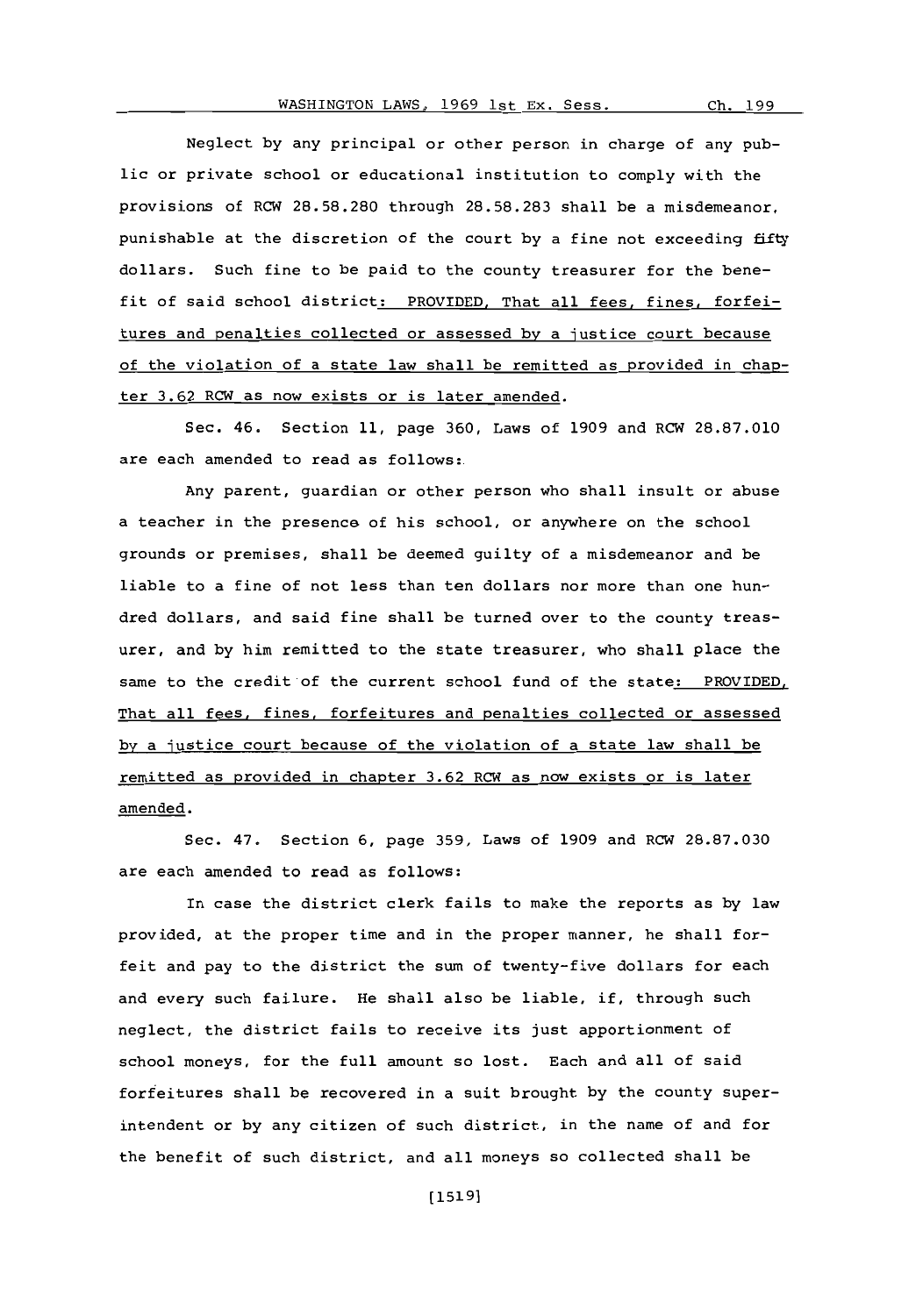paid over to the-county treasurer and shall be **by** him placed to the credit of the general fund of the district to which it belongs: PRO-VIDED. That all fees, fines, forfeitures and penalties collected or assessed **by** a justice court because of the violation of a state law shall be remitted as provided in chapter **3.62** RCW as now exists or is later amended.

Sec. 48. Section 12, page **361,** Laws of **1909** and RCW **28.87.060** are each amended to read as follows:

Any person who shall wilfully disturb any school or school meeting shall be deemed guilty of a misdemeanor, and upon conviction thereof shall be fined in any sum not more than fifty dollars. Said fine, when collected, shall be turned over to the county treasurer and **by** him transmitted to the state treasurer, who shall place the same to the credit of the current school fund of the state: PROVIDED, That all fees, fines, forfeitures and penalties collected or assessed **by** a justice court because of the violation of a state law shall be remitted as provided in chapter **3.62** RCW as now exists or is later amended.

Sec. 49. Section **1,** page **357,** Laws of **1909** and RCW **28.87.070** are each amended to read as follows:

Any member of the state board of education, any employee of the state of Washington, any county superintendent or any employee of his office, who shall directly or indirectly disclose any question or questions prepared for the examination of teachers or of eighth grade pupils, or any teacher or other person connected with the instruction of or the examination of eighth grade pupils, who shall, before the time appointed for the use of the questions in the examination of such pupils, disclose the questions, or make known their character, or who shall directly or indirectly assist any such eighth grade pupil to answer any question submitted, shall be deemed guilty of a misdemeanor, and upon conviction thereof shall be fined in any sum not less than one hundred nor more than five hundred dollars. Said fine shall be turned over to the county treasurer of the county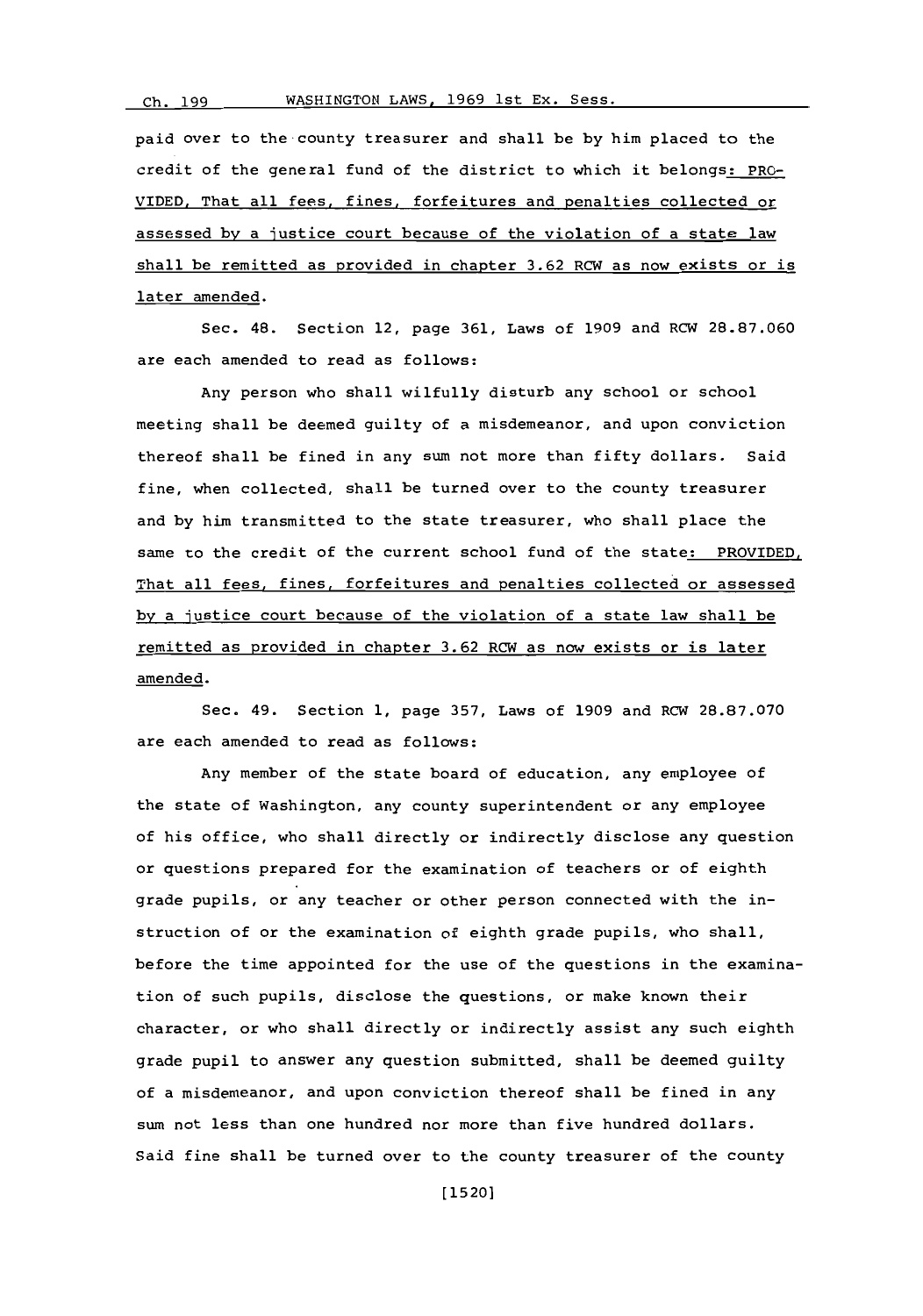in which it is collected, and shall be **by** him transmitted to the state treasurer, who shall place the same to the credit of the current school fund of the state: PROVIDED, That all fees, fines, forfeitures and penalties collected or assessed **by** a justice court because of the violation of a state law shall be remitted as provided in chapter **3.62** RCW as now exists or is later amended.

Sec. **50.** Section **3,** page **357,** Laws of **1909** and RCW **28.87.080** are each amended to read as follows:

Any officer or person collecting or receiving any fines, forfeitures or other moneys belonging to the schools of the state of Washington, or belonging to the school fund of any county or school district in this state, and refusing or failing to pay over the same, as required **by** law, shall forfeit double the amount so withheld, and interest thereon at the rate of five percent per month during the time of so withholding the same; and it shall be a special duty of the county superintendent of schools to supervise and see that the provisions of this section are fully complied with, and report thereon to the county commissioners semiannually or oftener. Such fines and penalties, when collected, shall be turned over to the county treasurer and **by** him transmitted to the state treasurer, who shall place the same to the credit of the current school fund of the state: PROVIDED, That all fees, fines, forfeitures and penalties collected or assessed **by** a justice court because of the violation of a state law shall be remitted as provided in chapter **3.62** RCW as now exists or is later amended.

Sec. **51.** Section **7,** page **359,** Laws of **1909** and RCW **28.87.130** are each amended to read as follows:

Any school officer who shall refuse or fail to deliver to his qualified successor all books, papers, records and moneys pertaining to his office, or who shall wilfully mutilate or destroy any such property, or any part thereof, or shall misapply moneys entrusted to him **by** virtue of his office, shall be deemed guilty of a misdemeanor, and shall, upon conviction thereof, be punished **by** a fine not to **ex-**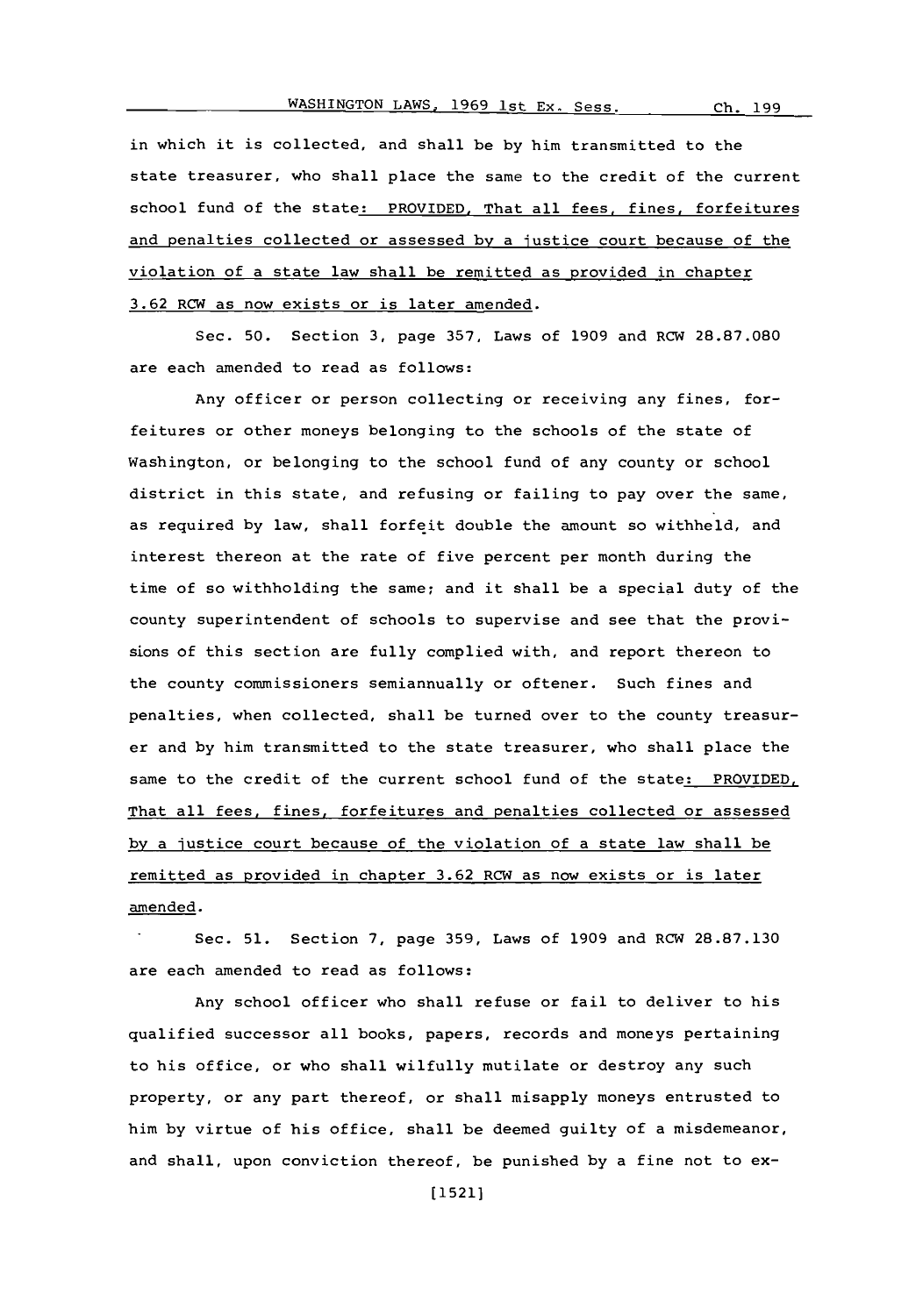## WASHINGTON LAWS, 1969 1st Ex. Sess.

Ch. 199

ceed one hundred dollars; said fine, when collected, to be turned over to the county treasurer and **by** him transmitted to the state treasurer, who shall place the same to the credit of the current school fund of the state  $((\tau$ -and)) : PROVIDED. That all fees, fines, forfeitures and penalties collected or assessed **by** a justice court because of the violation of a state law shall be remitted as provided in chapter **3.62** RCW as now exists or is later amended. Any director who shall aid in, or give his consent to the employment of a teacher who is not the holder of a valid certificate authorizing him or her to teach in the public schools of this state, shall be personally liable to his district for any loss which it may sustain **by** reason of the employment of such person not lawfully qualified to teach.

Sec. **52.** Section **9,** pag6 **360,** Laws of **1909** and RCW **28.87.140** are each amended to read as follows:

Any teacher who shall maltreat or abuse any pupil **by** administering any unjust punishment, or who shall inflict punishment on the head or face of a pupil, shall be deemed guilty of a misdemeanor, and upon conviction thereof before any court of competent jurisdiction shall be fined in any sum not exceeding one hundred dollars. Said fine, when collected, shall be turned over to the county treasurer and **by** him transmitted to the state treasurer, who shall place the same to the credit of the current school fund of the state: PROVIDED, That all fees, fines, forfeitures and penalties collected or assessed **by** a iustice court because of the violation of a state law shall be remitted as provided in chapter **3.62** RCW as now exists or is later amended.

Part III. Sections affecting proposed **1969** education code.

Sec. **53.** Section **28A.27.102,** chapter **... ,** Laws of **1969** (MB **58)** and RCW **28A.27.102** are each amended to read as follows:

Any school district superintendent, teacher or attendance officer who shall fail or refuse to perform the duties prescribed **by** ROW **28A.27.010** through **28A.27.130** shall be deemed guilty of a misdemeanor and, upon conviction thereof, be fined not less than twenty nor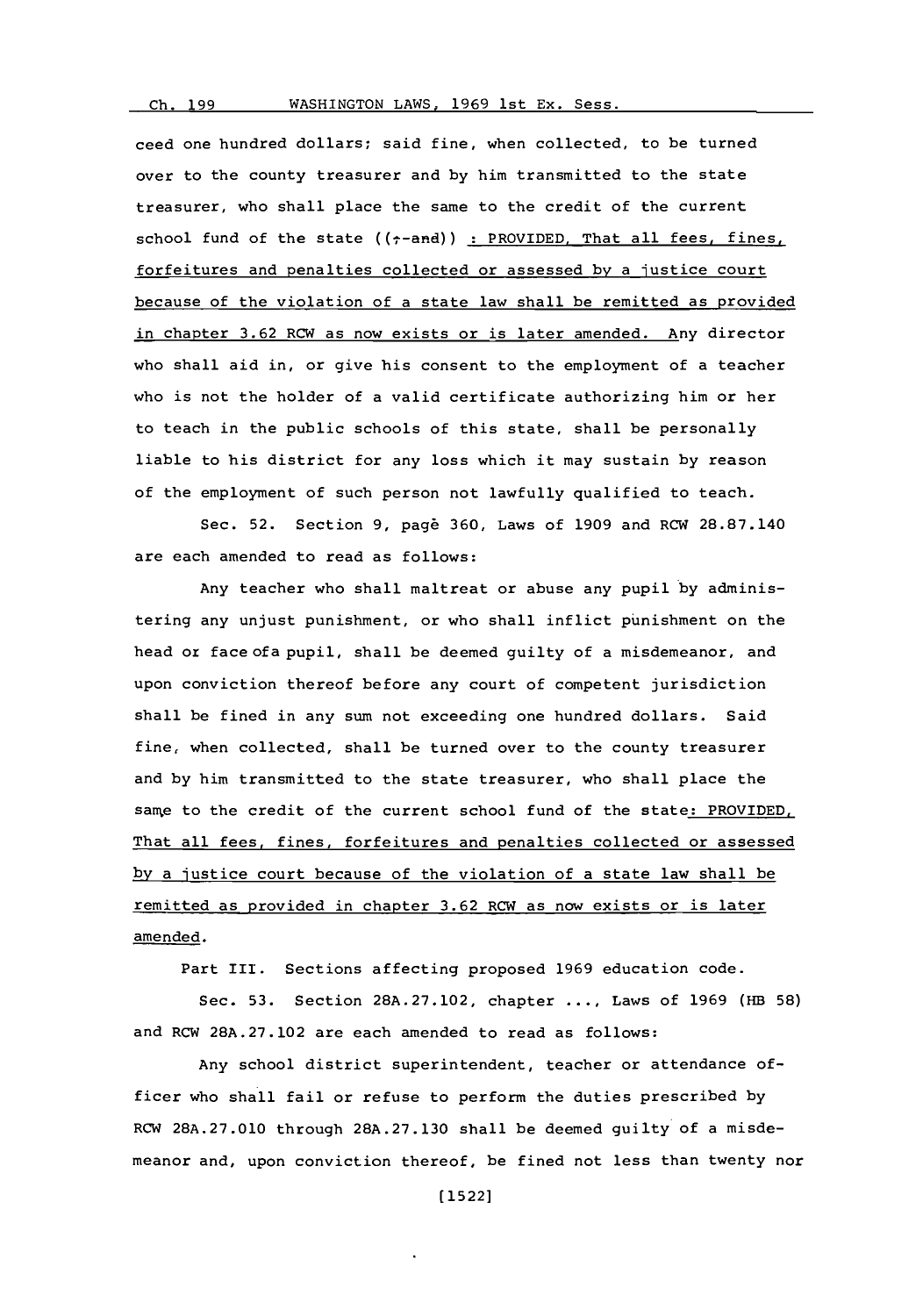more than one hundred dollars: PROVIDED, That in case of a school district employee, such fine shall be paid to the appropriate county treasurer and **by** him placed to the credit of the school district in which said employee is employed, and in case of all other officers such fine shall be paid to the appropriate county treasurer and **by** him placed to the credit of the general school fund of the county or intermediate district, as the case may be: PROVIDED FURTHER, That all fees, fines, forfeitures and penalties collected or assessed **by** a justice court because of the violation of a state law shall be remitted as provided in chapter **3.62** RCW as now exists or is later amended.

Sec. 54. Section **28A.27.104,** chapter **....** Laws of **1969** (HB **58)** and RCW 28A.27.104 are each amended to read as follows:

Notwithstanding the provisions **of** RCW **10.82.070,** all fines **ex**cept as otherwise provided in RCW **28A.27.010** through **28A.27.130** shall inure and be applied to the support of the public schools in the school district where such offense was committed: PROVIDED, That all fees, fines, forfeitures and penalties collected or assessed **by** a justice court because of the violation of a state law shall be remitted as provided in chapter **3.62** RCW as now exists or is later amended.

Sec. **55.** Section **28A.87.010,** chapter **... ,** Laws of **1969** (HB **58)** and RCW **28A.87.010** are each amended to read as follows:

Any person who shall insult or abuse a teacher anywhere on the school premises while such teacher is carrying out his official duties, shall be guilty of a misdemeanor, the penalty for which shall be a fine of not less than ten dollars nor more than one hundred dollars; said fine shall be turned over to the county treasurer and **by** him remitted to the state treasurer who shall place the same to the credit of the current school fund of the state: PROVIDED, That all fees, fines, forfeitures and penalties collected or assessed **by** a justice court because of the violation of a state law shall be remitted as provided in chapter **3.62** RCW as now exists or is later amended.

Sec. **56.** Section **28A.87.030,** chapter **... ,** Laws of **1969** (HB **58)** and RCW **28A.87.030** are each amended to read as follows: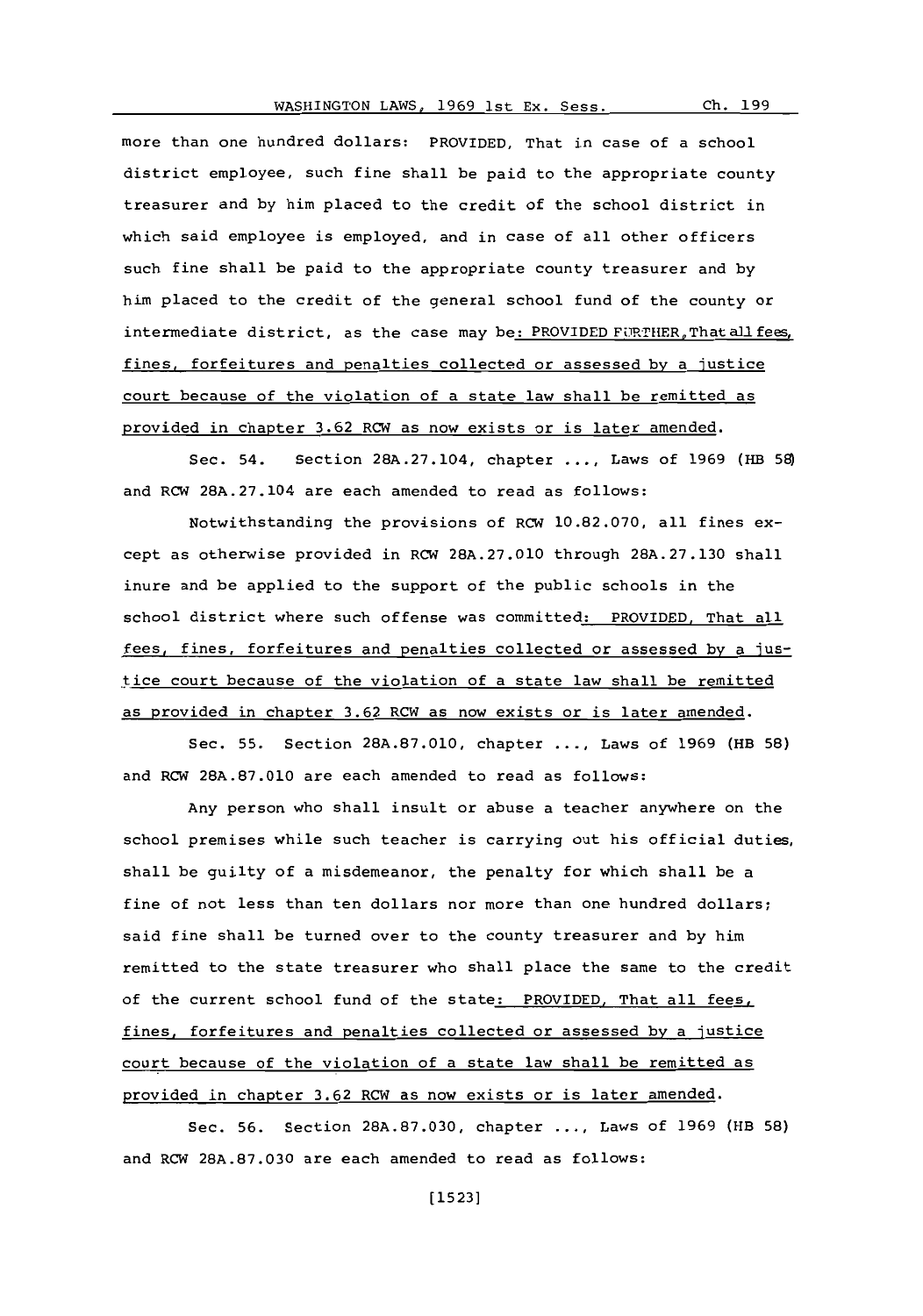In case any school district superintendent fails to make reports as **by** law or rule or regulation promulgated thereunder provided, at the proper time and in the proper manner, he shall forfeit and pay to the district the sum of twenty-five dollars for each and every such failure. He shall also be liable, if, through such neglect, the district fails to receive its just apportionment of school moneys, for the full amount so lost. Each and all of said forfeitures shall be recovered in a suit brought **by** the county or intermediate district superintendent or **by** any citizen of such district, in the name of and for the benefit of such district, and all moneys so collected shall be paid over to the county treasurer and shall be **by** him placed to the credit of the general fund of the district to which it belongs: PRO-**VIDED,** That all fees, fines, forfeitures and penalties collected or assessed **by** a justice court because of the violation of a state law shall be remitted as provided in chapter **3.62** RCW as now exists or is later amended.

Sec. **57.** Section **28A.87.060,** chapter **....** Laws of **1969** (HB **58)** and RCW **28A.87.060** are each amended to read as follows:

Any person who shall wilfully create a disturbance on school premises during school hours or at school activities or school meetings shall be guilty of a misdemeanor, the penalty for which shall be a fine in any sum not more than fifty dollars. Said fine, when collected, shall be turned over to the county treasurer and **by** him transmitted to the state treasurer, who shall place the same to the credit of the current school fund of the state: PROVIDED, That all fees, fines, forfeitures and penalties collected or assessed **by** a justice court because of the violation of a state law shall be remitted as provided in chapter **3.62** RCW as now exists or is later amended.

Sec. **58.** Section **28A.87.070,** chapter **....** Laws of **1969** (HB **58)** and RCW **28A.87.070** are each amended to read as follows:

Any person having access to any question or questions prepared for the examination of teachers or common school pupils, who shall directly or indirectly disclose the same before the time appointed for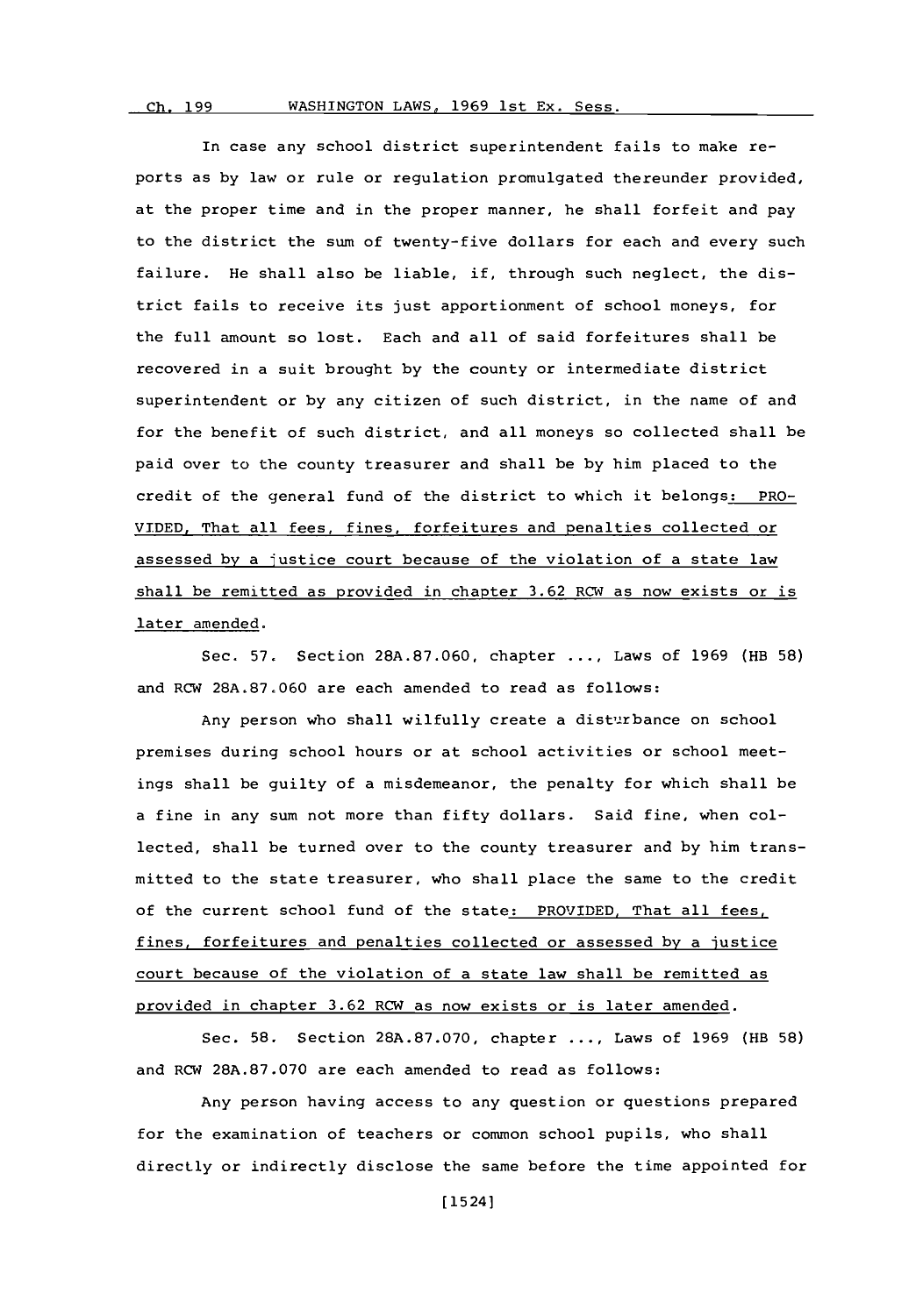Ch. 199

the use of the questions in the examination of such teachers or pupils, or who shall directly or indirectly assist any person to answer any question submitted, shall be guilty of a misdemeanor, the penalty for which shall be a fine in any sum not less than one hundred nor more than five hundred dollars. Said fine shall be turned over to the county treasurer of the county in which it is collected and shall be **by** him transmitted to the state treasurer who shall place the same to the credit of the current school fund of the state: PROVIDED, That all fees, fines, forfeitures and penalties collected or assessed **by** a justice court because of the violation of a state law shall be remitted as provided in chapter **3.62** RCW as now exists or is later amended.

Sec. **59.** Section **28A.87.080,** chapter **....** Laws of **1969** (EB **58)** and RCW **28A.87.080** are each amended to read as follows:

Any person collecting or receiving any fines, forfeitures or other moneys belonging to the schools of the state of Washington, or belonging to the school fund of any county or school district in this state, and refusing or failing to pay over the same as required **by** law, shall be liable for double the amount so withheld, and in addition thereto, interest thereon at the rate of five percent per month during the time of so withholding the same; and it shall be a special duty of the county or intermediate district superintendent of schools to supervise and see that the provisions of this section are fully complied with, including the initiation of court actions therefor, and report thereon to the appropriate county commissioners at least semiannually. Fines and penalties, exclusive of any moneys recovered belonging to the school fund of any county or school district in this state, when collected, shall be turned over to the county treasurer and **by** him transmitted to the state treasurer who shall place the same to the credit of the current school fund of the state: PROVIDED. That all fees, fines, forfeitures and penalties collected or assessed **by** a justice court because of the violation of a state law shall be remitted as provided in chapter **3.62** RCW as now exists or is later amended.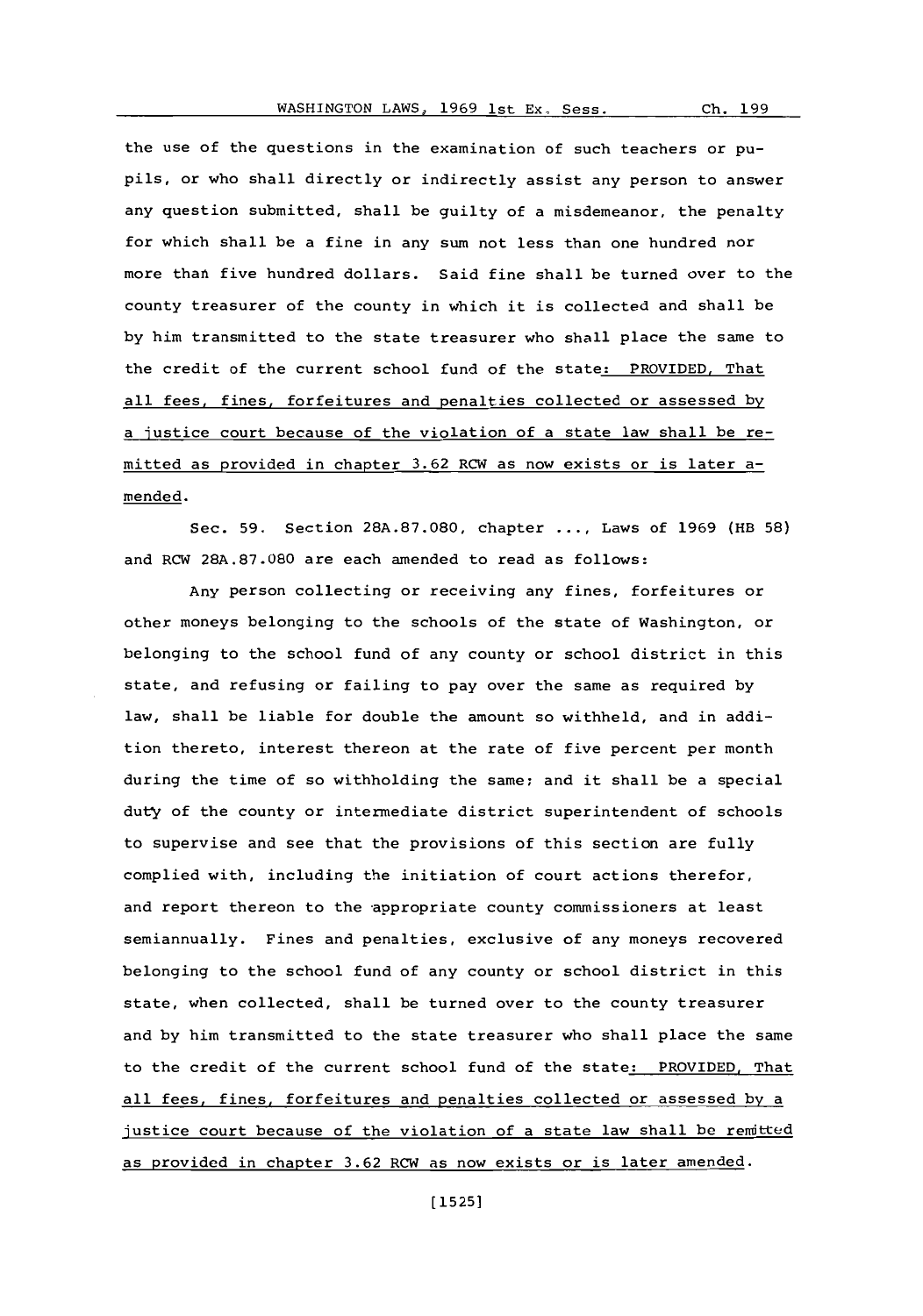*rh- 199*

## WASHINGTON LAWS, 1969 1st Ex. Sess.

Sec. **60.** Section **28A 87.130,** chapter **....** Laws of **1969** (HB **58)** and RCW **28A.87.130** are each amended to read as follows:

Any school district official or employee who shall refuse or fail to deliver to his qualified successor all books, papers, and records pertaining to his position, or who shall wilfully mutilate or destroy any such property, or any part thereof, shall be guilty of a misdemeanor, the penalty for which shall be a fine not to exceed one hundred dollars: PROVIDED, That for each day there is a refusal or failure to deliver to a successor books, papers and records, a separate offense shall be deemed to have occurred; said fine, when collected, shall be turned over to the county treasurer and **by** him transmitted to the state treasurer, who shall place the same to the credit of the current school fund **of** the ptate: PROVIDED FURTHER. That all fees, fines, forfeitures and penalties collected or assessed **by** a justice court because of the violation of a state law shall be remitted as provided in chapter **3.62** RCW as now exists or is later amended.

Sec. **61.** Section **28A.87.140,** chapter **....** Laws of **1969** (HE **58)** and RCW **28A.87.140** are each amended to read as follows:

Any teacher who shall maltreat or abuse any pupil **by** administering any unreasonable punishment, or who shall inflict punishment on the head of a pupil, upon conviction thereof shall be guilty of a misdemeanor, the penalty for which shall be a fine in any sum not exceeding one hundred dollars. Said fine, when collected, shall be turned over to the county treasurer and **by** him transmitted to the state treasurer who shall place the same to the credit of the current school fund of the state: PROVIDED, That all fees, fines, forfeitures and penalties collected or assessed **by** a justice court because of the violation of a state law shall be remitted as provided in chapter **3.62** RCW as now exists or is later amended.

# Part IV. Construction.

**NEW** SECTION. Sec. **62.** The forty-first legislature has before it a bill proposing a complete revision of the education laws of this state **(1969** HB **58) .** The provisions of Part II of the instant bill